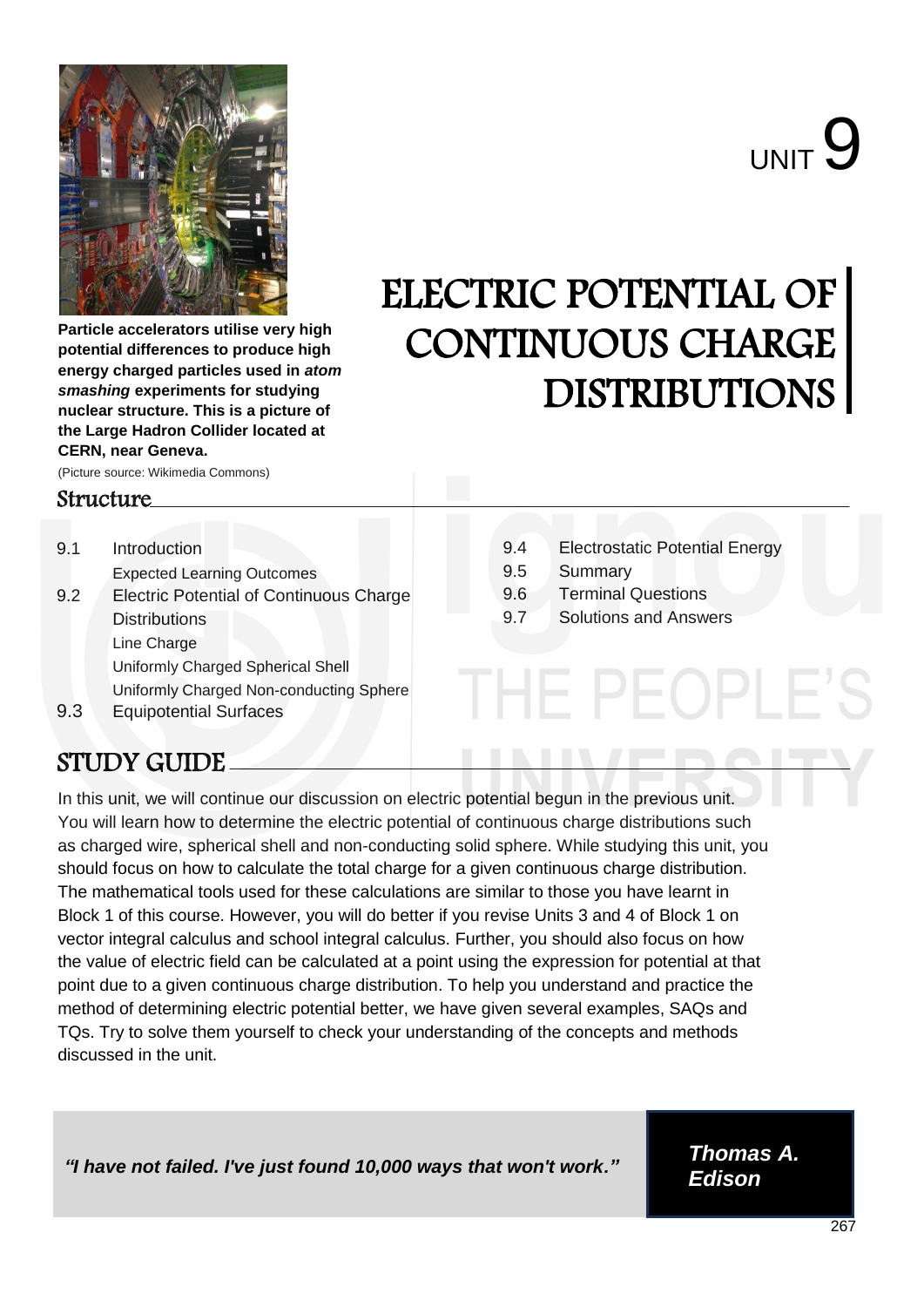# **9.1 INTRODUCTION**

In the previous units of this block, you have learnt how to determine the electric field E and electric potential V due to a point charge and a system of discrete charges. You have learnt how to calculate potential by evaluating the line integral of **E**. You have also learnt how to calculate **E** from potential *V* by taking its gradient. In this unit, we shall extend these ideas to determine electric potential of continuous charge distributions.

You know that the electrical appliances we use in our homes work on a potential difference of 220 V. Apart from these appliances, the concept of potential difference plays an important role in the design and manufacturing of high voltage sources used by physicists to do interesting experiments. For example, if a charged particle is allowed to fall through a potential difference, it accelerates and its kinetic energy increases. The machines called *particle accelerators* have been designed on this basic principle to produce high energy charged particles used in *atom smashing* experiments for studying nuclear structure. In electrical appliances and machines, the desired potential difference is created by charging objects of appropriate geometry. Therefore, it is important to study electric potential of continuous charge distributions.

We begin the discussion by determining the electric potential of three types of continuous charge distributions, namely, line charge, spherical shell and nonconducting solid sphere (Sec. 9.2). In Sec. 9.3, you will learn about equipotential surface which is a useful concept because it is characterised by the fact that no net work is done in moving a charge from one point to other on this surface. In Sec. 9.4, you will learn how to calculate electrostatic potential energy of a system of discrete charges as well as continuous charge distributions if electric potential is known.

In the next unit (Block 3), you will study the macroscopic properties of the dielectrics kept in an electric field. The understanding of the concepts of electric field and potential studied in this block will help you appreciate the properties of dielectrics better.

### Expected Learning Outcomes

After studying this unit, you should be able to:

- obtain the expression for electric potential of a line charge;
- determine the electric potential of a uniformly charged spherical shell;
- derive the expression of electric potential of uniformly charged nonconducting sphere;
- explain the concept of equipotential surface; and
- calculate the electrostatic potential energy for a given charge distribution.

# **9.2 ELECTRIC POTENTIAL OF CONTINUOUS CHARGE DISTRIBUTIONS**

In the previous unit, you have learnt how to determine the electric potential of a point charge at a given point. You have also learnt how to use the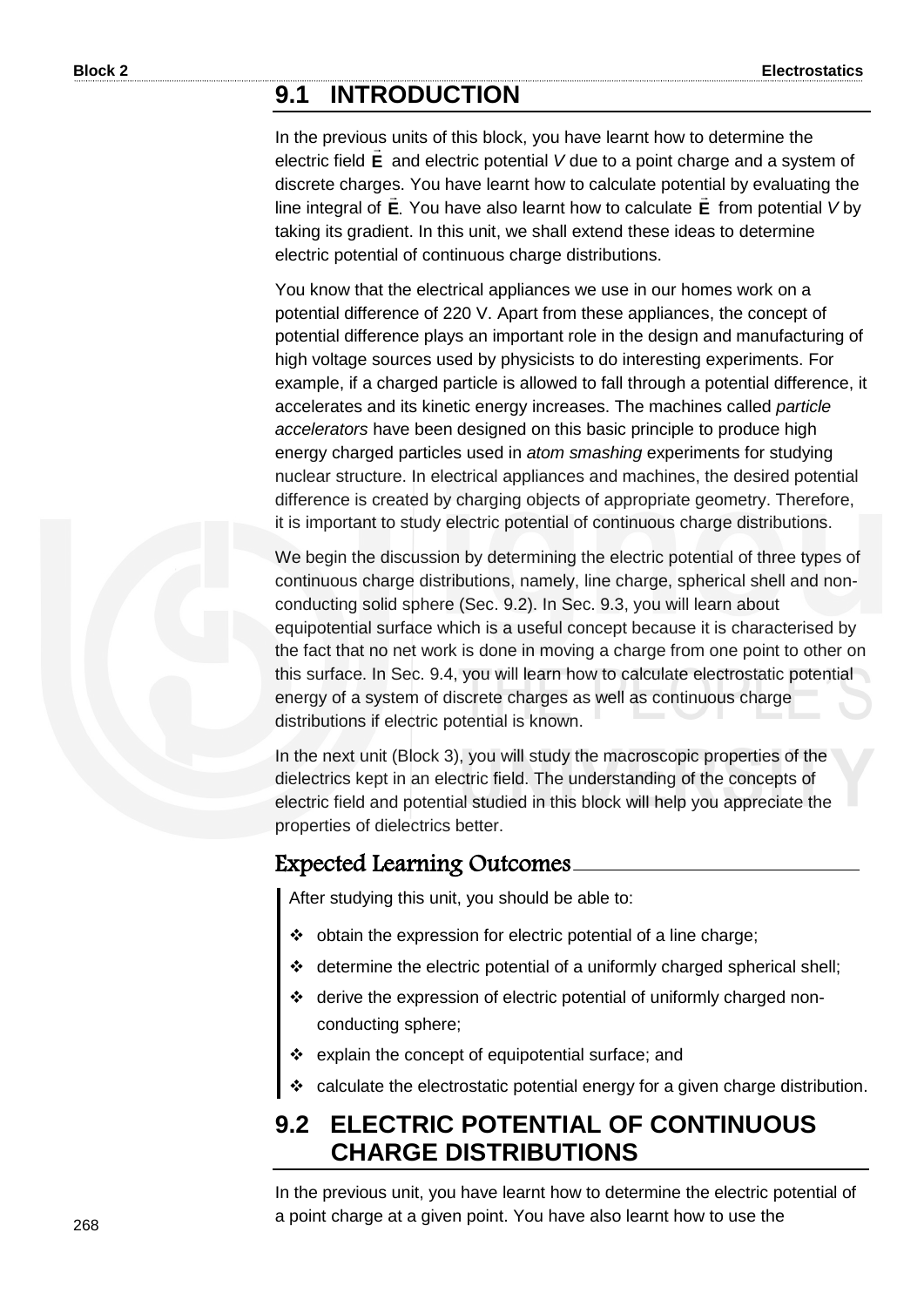superposition principle to obtain the expression for electric potential of multiple discrete charges.

Now, suppose that we need to determine the electric potential of a charged object such as a metal rod or a solid sphere. **In general, for determining the electric potential of a continuous charge distribution, we first calculate the potential due to a small element of the charge distribution and then integrate this expression over appropriate limits to include the effect of total charge in it.** We now determine the electric potential of three types of continuous charge distributions: line charge, uniformly charged spherical shell and uniformly charged non-conducting sphere.

# **9.2.1 Line Charge**

In Unit 7 of this block, you have learnt how to determine the electric field at a point near an **infinitely long charged wire** (or **a line charge**). It is given by:

$$
\vec{\mathbf{E}} = \frac{\lambda}{2\pi\epsilon_0 r} \hat{\mathbf{r}} \tag{9.1}
$$

where  $\lambda$  is the charge per unit length on the wire or the **linear charge density**, r is the perpendicular distance of the point from the wire,  $\varepsilon_0$  is the permittivity of free space, and  $\hat{r}$  is the unit vector along the direction of increasing *r* from the line charge (Fig. 9.1).

The question now is: What is the potential of this wire at a point *a* situated at a perpendicular distance of r<sub>a</sub> from the wire? From Eq. (8.15) of Unit 8, you can write

$$
V = -\int_{\infty}^{r_a} \vec{E} \cdot d\vec{l} \qquad (9.2)
$$

Let us evaluate the line integral in Eq. (9.2) by first moving a unit positive charge from a finite distance *rb* instead of infinity, to point *a* at distance *ra* and then let  $r_b$  go to infinity. Here  $r_b$  is the distance of point *b* from the wire (see Fig. 9.1). This integral then gives us the difference in potentials between points *a* and *b*, i.e.

$$
V_a - V_b = -\int_{r_b}^{r_a} \vec{E} \cdot d\vec{l} = \int_{r_a}^{r_b} \vec{E} \cdot d\vec{l} = \int_{r_a}^{r_b} \vec{E} \cdot d\vec{r}
$$
 (9.3)

because for the path *a* to *b*, dl  $\rightarrow$ because for the path *a* to *b*,  $d\vec{l}$  is parallel to  $d\vec{r}$ . Inserting the expression for **E** from Eq. (9.1) we get

$$
V_a - V_b = \frac{\lambda}{2\pi\epsilon_0} \int_{r_a}^{r_b} \frac{\hat{\mathbf{r}}.\mathbf{d}\vec{\mathbf{r}}}{r}
$$

Since  $\hat{\mathbf{r}}$  and *d***r** are in the same direction, we have

$$
V_a - V_b = \frac{\lambda}{2\pi\epsilon_0} \int_{r_a}^{r_b} \frac{dr}{r}
$$
  
=  $\frac{\lambda}{2\pi\epsilon_0} [\ln r]_{r_a}^{r_b} = -\frac{\lambda \ln r_a}{2\pi\epsilon_0} + \frac{\lambda \ln r_b}{2\pi\epsilon_0} = -\frac{\lambda}{2\pi\epsilon_0} \ln \left(\frac{r_a}{r_b}\right)$  (9.4)

# **NOTE**

Can we consider a charged object as a collection or distribution of discrete charges and use the method described in the previous unit for determining its electric potential? No, we cannot. This is so because for such uniformly charged objects, we can only know the total charge on them. There is no way to ascertain the position of individual charges because the charge is uniformly distributed all over the object. A uniformly charged object is called continuous charge distribution because the separation between individual charges on such objects is very, very small.



 $+\infty$ 

**Fig. 9.1**: **Electric potential at a point** *a* **due to an infinitely long charged wire.**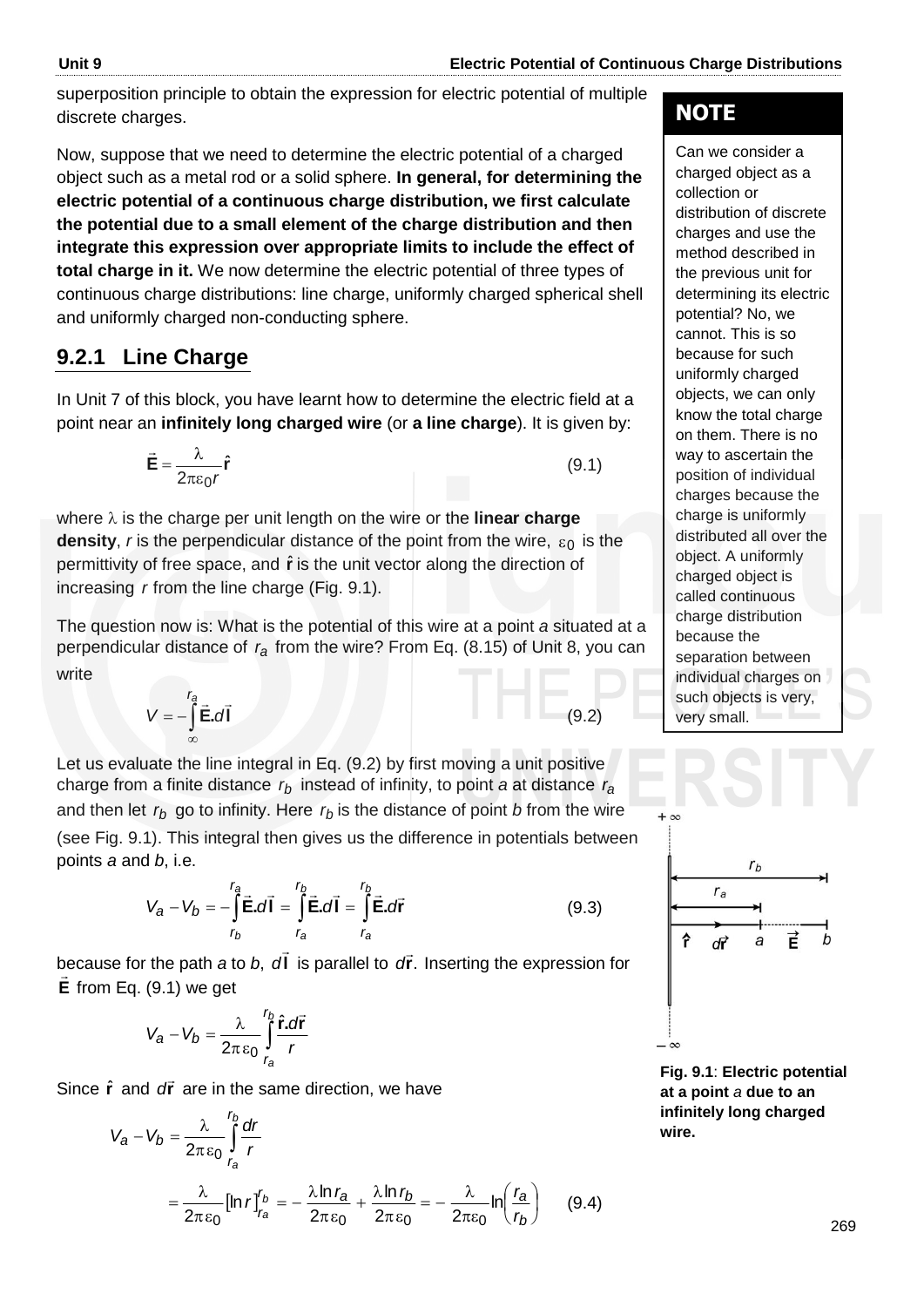As you have learnt in the previous unit, we take a point at infinity with zero potential as our reference point and calculate the potential at a given point with respect to infinity. In the instant case, if we consider point *b* to be located at infinity, i.e.  $r_b$  =  $\infty$  and take the potential  $\emph{V}_b$  equal to zero, then the RHS of Eq. (9.4) tells us that the potential *Va* at point *a* will be infinite. This is expected also because the infinitely long line charge having uniform charge distribution means an infinite amount of charge. Therefore, the sum of finite contributions from each part or element of an infinite line charge leads to an infinite potential.

Thus, to have a physically meaningful expression for potential at a point finite distance away from the line charge, we cannot take infinity with zero potential as our reference point. However, the inability to have a reference point with zero potential does not cause any problem because in practical situations, we are interested in difference in potential between two points rather than its absolute value at a given point. Thus, Eq. (9.4) which gives the potential difference between points *a* and *b* (Fig. 9.1) with both *ra* and *rb* having finite values meets our requirement.

Further, to check whether we can obtain the value of electric field at a point, say *a*, using Eq. (9.4), let us assume that point *b* located at a finite distance *rb* is the reference point with zero potential. This implies that *rb* is fixed and  $V_b$  = 0. Hence, the second term on the RHS of Eq. (9.4) is constant. Thus, we can write Eq. (9.4) as

$$
V_a = -\frac{\lambda \ln r_a}{2\pi \epsilon_0} + \text{const}
$$
 (9.5)

You may recall that electric field **E** and electric potential *V* are related by Eq. (8.20):

$$
\vec{\mathbf{E}} = -\vec{\nabla}V = -\hat{\mathbf{r}}\frac{dV_a}{dr} = \frac{\lambda}{2\pi\varepsilon_0 r}\hat{\mathbf{r}}
$$
 (9.6)

Note that Eq. (9.6) is the same as Eq. (9.1).

To concretise the ideas discussed above, go through the following example.

# *XAMPLE 9.1* **: ELECTRIC POTENTIAL OF A LINE CHARGE**

An infinite line charge has linear charge density  $\lambda = 2.0 \,\mu\text{Cm}^{-1}$ . Calculate

the electric potential at a point on a line perpendicular to the line charge, at a distance of 3.0 m from the line charge. Assume that the electric potential of the line charge is zero at the perpendicular distance of 4.0 m.

**SOLUTION**  From Eq. (9.4), note that the potential difference between two points *a* and *b* due to an infinite line charge is given as

$$
V_a - V_b = -\frac{\lambda}{2\pi\epsilon_0} \ln (r_a / r_b)
$$
 (i)

Note that an infinite line charge contain infinite amount of charge. Thus, we cannot calculate *V* at a point for such a continuous charge distribution by taking total charge into consideration. That method will not work as it will give infinite potential everywhere. That is why we have used the relation between *V*  and **E**  $\tilde{=}$ and the expression for **E**  $\overline{\phantom{a}}$ for an infinite line charge to obtain a physically meaningful expression for *V*.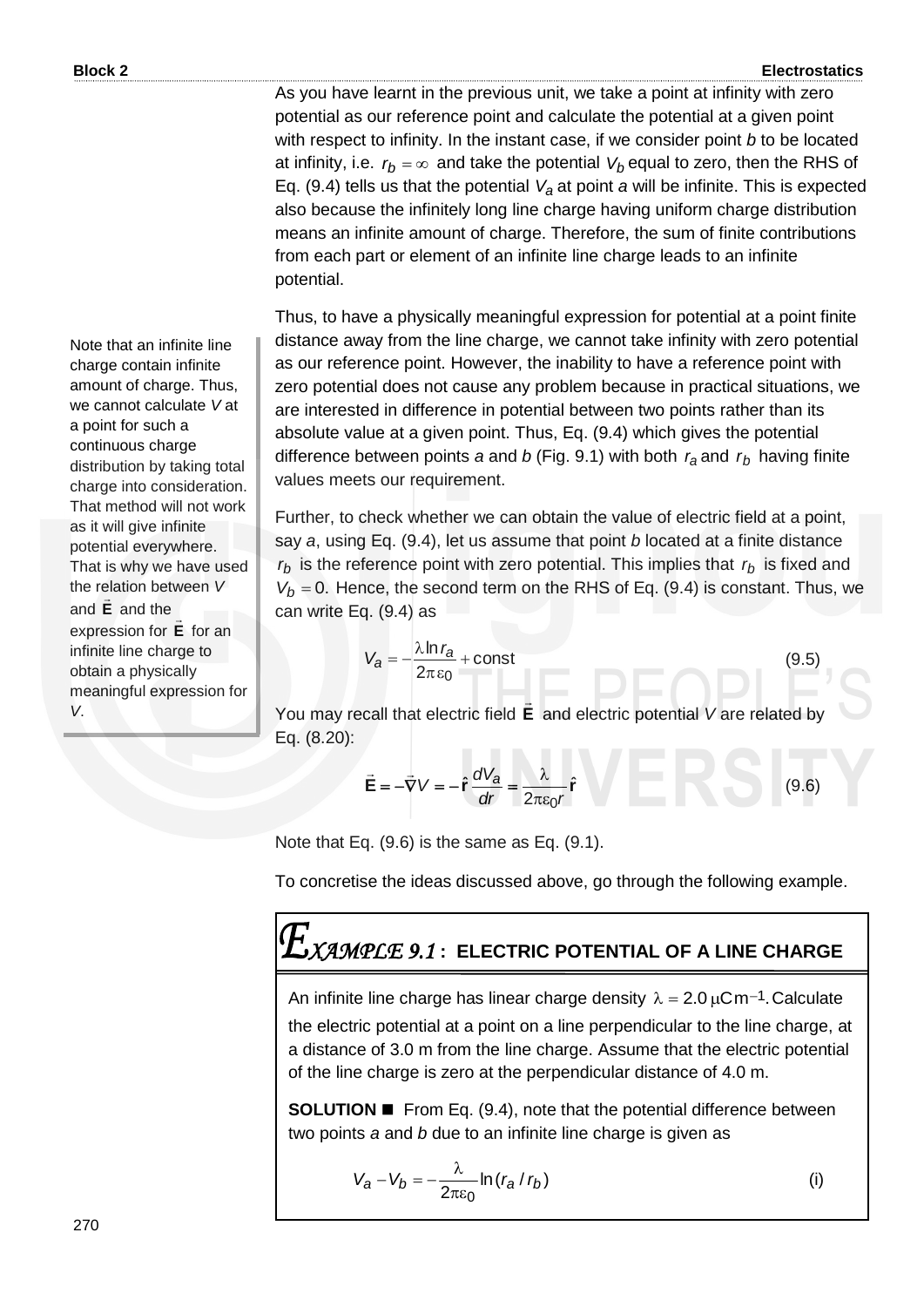From the problem, we have  $r_a = 3.0$  m and  $r_b = 4.0$  m. It is also given that  $V_b = 0$  at  $r_b = 4.0$  m. Substituting these values and  $\lambda = 2.0 \times 10^{-6}$ C m<sup>-1</sup> in Eq. (i), we get  $\int$  $\left(\frac{3.0 \text{ m}}{4.0 \text{ m}}\right)$ ſ  $\times$  3.14  $\times$  (8.85  $\times$  $-0 = -\frac{2.0 \times 10^{-6} \text{C m}^{-1}}{2 \times 3.14 \times (8.85 \times 10^{-12} \text{F m}^{-1})}$ <sup>–6</sup>C.m<sup>–</sup> m 4.0  $\ln \left( \frac{3.0 \text{ m}}{1.3 \text{ m}} \right)$  $2 \times 3.14 \times (8.85 \times 10^{-12} \,\mathsf{F} \,\mathsf{m}^{-1})$  $0 = -\frac{2.0 \times 10^{-6} \text{C m}^{-1}}{2 \times 3.14 \times (8.85 \times 10^{-12} \text{F m}^{-1})}$  $6$ C.m $^{-1}$ *Va* or  $V_a = 10.93 \times 10^3$  V

Before proceeding further, solve an SAQ.

### *SAQ 1 -* **Electric potential of a line charge**

The linear charge density of an infinite line charge is  $3.0 \times 10^{-6}$ Cm<sup>-1</sup>. Assuming that the electric potential at a perpendicular distance of 5.0 m from the wire is zero, calculate the potential at the perpendicular distance of 6.0 m.

Now, let us discuss how to determine the electric potential of a uniformly charged spherical shell at a given point.

# **9.2.2 Uniformly Charged Spherical Shell**

You know that a spherical shell is a hollow sphere. For determining the electric potential of a uniformly charged spherical shell, there are two regions of interest: one at a point inside the spherical shell and the other at a point outside.



### **Fig. 9.2**: **A uniformly charged spherical shell of radius** *R* **and point** *P* **is an external point.**

Study Fig. 9.2, which shows a uniformly charged spherical shell of radius *R*. To obtain an expression for the potential at an external point *P*, we first identify a suitable element of charged shell. The charged surface of the shell can be considered as a collection of a large number of thin rings such as the ring *AB*. The orientation of these rings are so selected that the axis of the rings is along *OP*, the line joining the centre *O* of the shell with the point *P*.

Now, let the ring AB be contained between the directions  $\theta$  and  $\theta + d\theta$  with respect to the axis *OP*. Let it be of infinitesimal width so that every point on it is at the same distance, say  $r$ , from  $P$ . The angular width of the ring is  $d\theta$ , its width is  $Rd\theta$  and its radius is  $R\sin\theta$ . The circumference of the ring is  $2\pi R \sin\theta$  and hence, its area is given by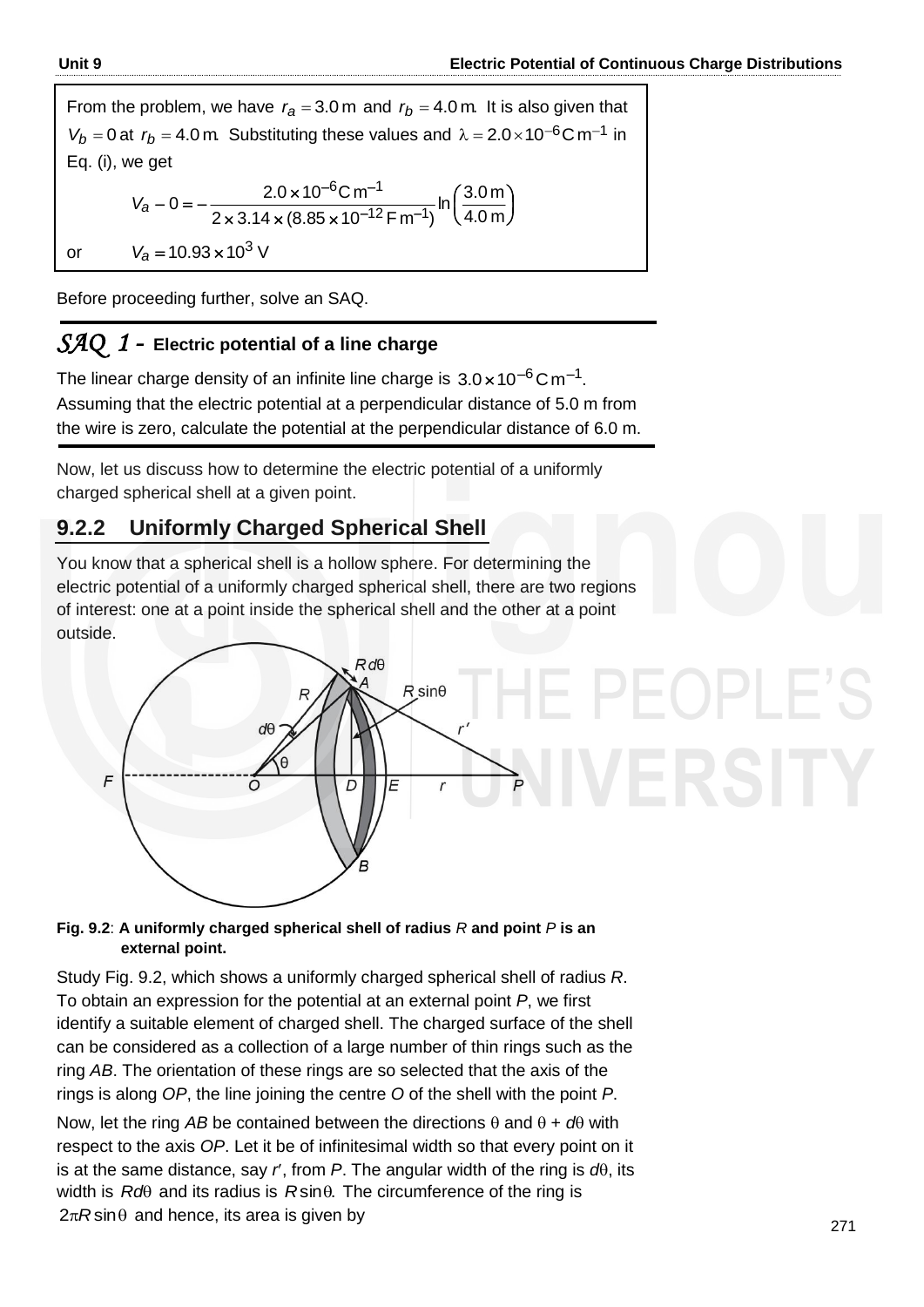**Block 2 Electrostatics** (9.7)







**Fig. 9.3**: **Diagrams for calculating electric potential of charged spherical shell.**

What is the charge on the ring? If the total charge on the shell is *Q*, then charge per unit area,  $\sigma = Q/(4\pi R^2)$ . Thus, using Eq. (9.7) we can write the charge on the ring

 $dA = (2\pi R$ sin $\theta)R$ *d* $\theta = 2\pi R^2$  sin $\theta$ *d* $\theta$ 

$$
Q_{ring} = \frac{Q}{4\pi R^2} \times (2\pi R^2 \sin \theta) d\theta = \frac{Q}{2} \sin \theta d\theta
$$
 (9.8)

We shall now determine the electric potential at point *P* due to the ring *AB*. The ring is made up of a large number of point charges each having charge equal to, say *Q*. So, the electric potential for one such point charge is . 4 1 0 *r Q*  $\overline{\phantom{a}}$  $\delta$  $\pi\varepsilon$ So, the electric potential due to the ring will be

$$
dV_{ring} = \sum \left(\frac{1}{4\pi\epsilon_0} \frac{\delta Q}{r'}\right) = \frac{1}{4\pi\epsilon_0 r'} \sum \delta Q = \frac{1}{4\pi\epsilon_0} \frac{Q_{ring}}{r'}
$$

So, on using Eq. (9.8), we get

$$
dV_{ring} = \left(\frac{1}{4\pi\epsilon_0 r'}\right) \left(\frac{Q}{2}\sin\theta d\theta\right)
$$
 (9.9)

As we mentioned above, the shell can be imagined to be made of rings like *AB* having a common axis *OP*. Since electric potential is a scalar quantity, we shall integrate Eq. (9.9) to get the electric potential *V* of the shell.

Note that on the RHS of Eq. (9.9), we have two variables  $\theta$  and  $\theta'$ . It will be convenient if we can express it in terms of a single variable. For this, we shall consider the relation between *r*, *r* and *R.* To do so, refer to Fig. 9.3a. From triangle *OAP*, we have (see Margin Remark):

$$
r'^2 = r^2 + R^2 - 2rR\cos\theta
$$

On differentiating with respect to  $\theta$ , we get

$$
\Rightarrow \vec{a} + \vec{b} = -\vec{c}
$$

 $\vec{a} + \vec{b} + \vec{c} = 0$ 

For triangle *OAP* (Fig. 9.3a):

 $\Rightarrow$   $(\vec{a} + \vec{b}) \cdot (\vec{a} + \vec{b}) = c^2$ 

 $\Rightarrow$   $a^2 + b^2 + 2\vec{a} \cdot \vec{b} = c^2$ 

or

or

$$
a^2 + b^2 +
$$

$$
2ab\cos(\pi-\theta)=c^2
$$

$$
\qquad \qquad \text{or} \qquad \qquad
$$

 $c^2 = a^2 + b^2 - 2ab\cos\theta$ 

$$
2r'\frac{dr'}{d\theta} = 2rR\sin\theta
$$
  
or 
$$
\frac{dr'}{rR} = \frac{\sin\theta d\theta}{r'}
$$
 (9.10)

Substituting Eq. (9.10) in Eq. (9.9), we get

$$
dV_{ring} = \frac{1}{4\pi\varepsilon_0} \left(\frac{Q}{2}\right) \left(\frac{dr'}{rR}\right)
$$
 (9.11)

To obtain the electric potential due to the entire shell, we need to integrate Eq. (9.11) over appropriate limits of integration to include the contribution of every ring of the shell:

$$
V = \int dV_{ring} = \frac{1}{4\pi\epsilon_0} \frac{Q}{2rR} \int_{r'_1}^{r'_2} dr'
$$
 (9.12)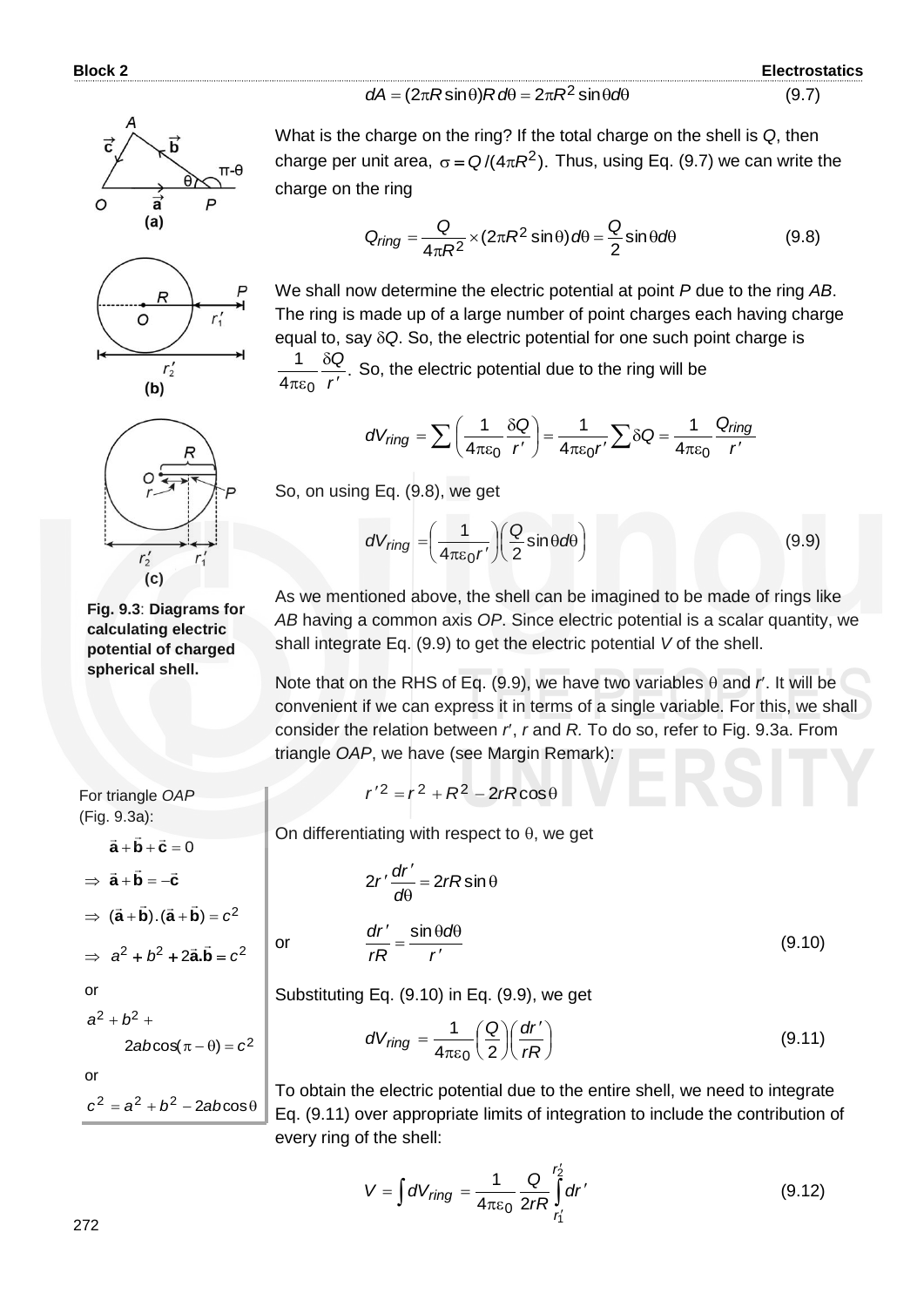where  $r_1$  and  $r_2$  are, respectively, the minimum and maximum values of r'. To write the values of  $r_1$  and  $r_2$  in terms of *r* and *R*, we consider the two cases – point *P* outside the shell and point *P* inside the shell – separately :

### **a)** *Point P outside the shell*

In this case, as shown in Fig. 9.3b, the values of  $r_1$  and  $r_2$  are

 $r_1$  $r'_1 = r - R$ and  $r'_2 = r + R$ 

So, Eq. (9.12) becomes

$$
V = \frac{1}{4\pi\epsilon_0} \frac{Q}{2rR} \int_{(r-R)}^{(r+R)} dr' = \frac{1}{4\pi\epsilon_0} \left(\frac{Q}{2rR}\right) [2R] = \frac{Q}{4\pi\epsilon_0 r}
$$
(9.13)

Eq. (9.13) gives the electric potential due to a uniformly charged spherical shell at a point outside the shell. Note that Eq. (9.13) is same as Eq. (8.14) which is for the electric potential of a point charge at a point at distance *r*.

**Thus, we may conclude that, for an external point, the uniformly charged spherical shell behaves as a point charge located at the centre of the shell.**



### **b)** *Point P inside the shell*

Refer to Fig. 9.3c which depicts the point *P* inside the shell. From the figure, you may note that for *r* < *R*

 $r'_1 = R - r$  and  $r'_2 = R + r$ 

Substituting these values of  $r_1$  and  $r_2$  as limits of integration in Eq. (9.12), we get

$$
V = \frac{1}{4\pi\epsilon_0} \frac{Q}{2rR} \int_{(R-r)}^{(R+r)} dr' = \frac{1}{4\pi\epsilon_0} \left(\frac{Q}{2rR}\right) [2r] = \frac{Q}{4\pi\epsilon_0 R}
$$
(9.14)

From Eq. (9.14), which gives electric potential at an internal point *P*, we note that the electric potential is independent of *r*, the distance of point *P* from the centre *O* of the shell. This means that the electric potential at every point inside the shell is same and its value is equal to its value at the surface. If we plot the variation of potential for a spherical shell with distance from its centre, we obtain a curve as shown in Fig. 9.4.

**On the basis of Eq. (9.14) and Fig. 9.4, can you guess what will the value of electric field inside the uniformly charged spherical shell be?** Note from Fig. 9.4 that the electric potential is constant everywhere inside the shell. So, if we move a test charge from one point to another inside the shell, no work is to be done because both the points are at the same potential. This is possible only if the value of the electric field inside the shell is zero. Thus, we conclude that:



**Fig. 9.4**: **The variation of electric potential due to a spherical shell shell with distance from its centre.**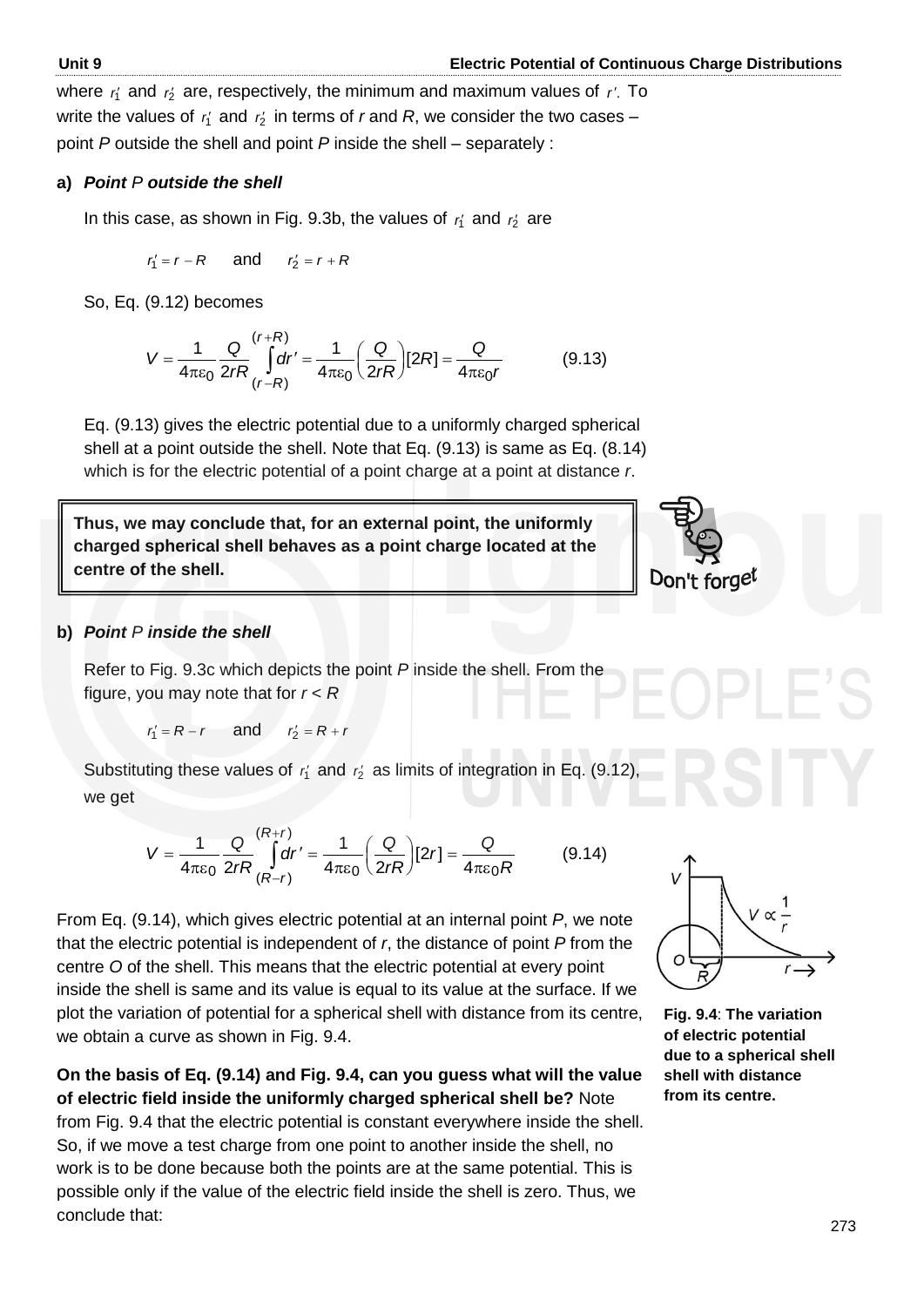

**The value of electric field inside a uniformly charged spherical shell is zero.**

Now, before proceeding further, solve an SAQ.

### *SAQ 2 -* **Electric potential of a uniformly charged spherical shell**

The radius and surface charge density of a uniformly charged spherical shell are 20 cm and  $3.0 \mu$ C m<sup>-2</sup>, respectively. Calculate the electric potential at a distance (a) 40 cm and (b) 15 cm from the centre of the shell.

# **9.2.3 Uniformly Charged Non-conducting Sphere**

Let  $\rho$  be the volume charge density (charge per unit volume) of a uniformly charged non-conducting sphere. Let the radius of the sphere be *R* (see Fig. 9.5). As in the case of spherical shell, here also we have two regions of interest for determining electric potential: one at a point outside the sphere and the other at a point inside it.



Fig. 9.5: A uniformly charged non-conducting sphere of radius  $R$  with point  $P_1$ **outside the sphere and point** *P*2  **inside the sphere.**

### **a) Electric potential at a point outside the sphere**

For points outside the non-conducting sphere, such as  $P_1$ , located at distance *r* from the centre *O* of the sphere, the whole charge spread throughout the volume of the sphere behaves like a point charge located at its centre *O*. This fact can easily be deduced on the basis of the derivation of the potential at an external point due to a spherical shell discussed in the previous section. We can divide the non-conducting sphere into a large number of thin concentric shells as shown in Fig. 9.5. For each of these shells, the charge can be regarded as concentrated at the centre *O* for points outside the shell. Thus, for a point outside the sphere, such as  $P_1$  in Fig. 9.5, the whole charge of the sphere can be regarded as a point charge located at its centre *O*. Hence, for points outside the sphere, the expression for electric potential due to a nonconducting charged sphere will be the same as for a uniformly charged spherical shell [(Eq. (9.13)]: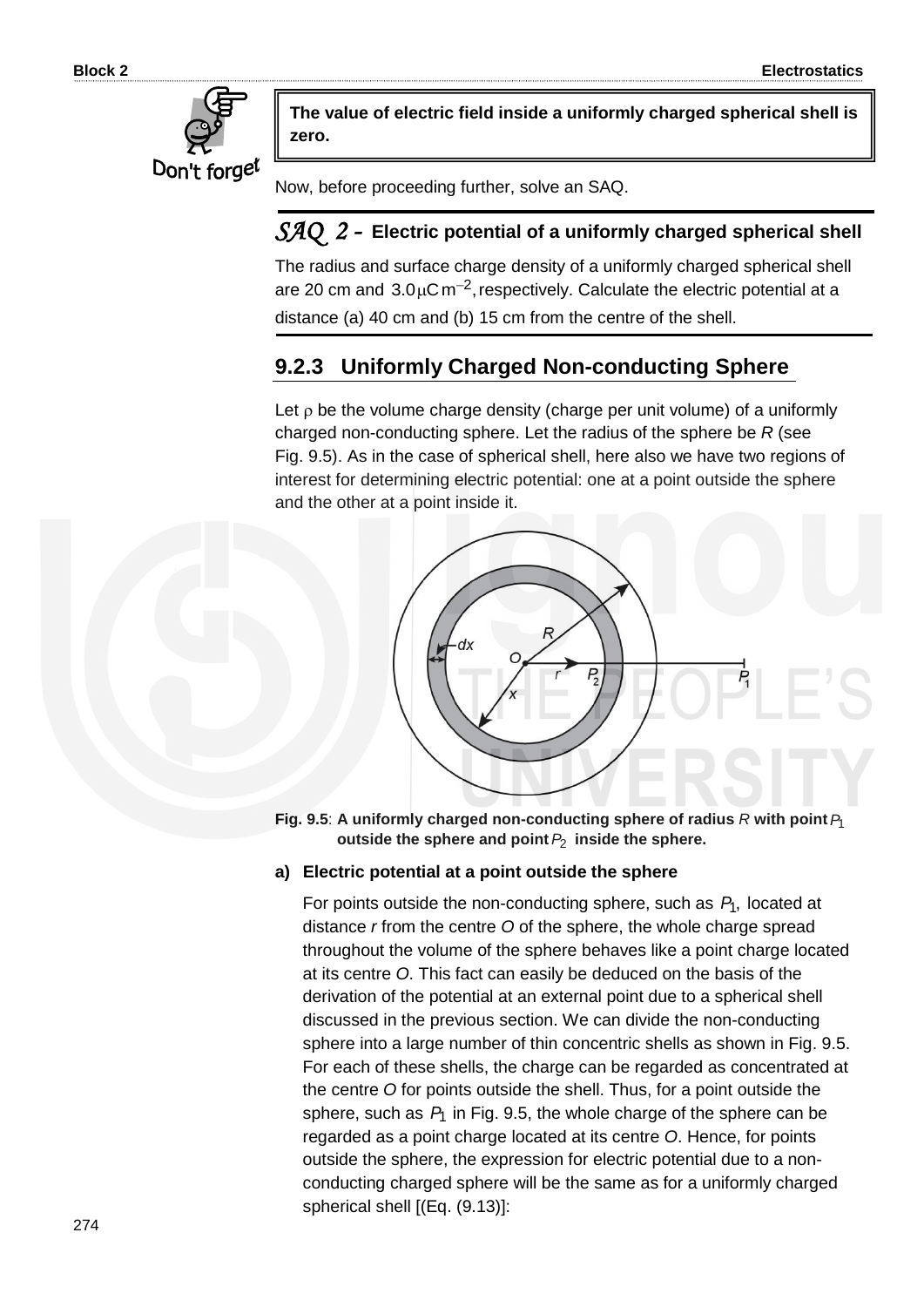$$
V = \frac{Q}{4\pi\epsilon_0 r} \tag{9.15}
$$

where  $\ Q (=(4\pi/3)R^3\rho )$  is the total charge on the sphere and *r* is the distance of external point *P*1 from the centre *O* of the sphere. **You must, however, note that the expression for the total charge,** *Q* **is different for a uniformly charged non-conducting solid sphere from that for the uniformly charged spherical shell** (it is spread in a volume, whereas for a shell, it is spread on its surface)**.**

### **b) Electric potential at a point inside the sphere**

Let point  $P_2$  be an internal point at a distance *r* from the centre O such that  $r < R$  (see Fig. 9.5). If we divide the sphere into a large number of thin concentric shells with centre O, then for shells with radii  $\leq r$ , point  $P_2$  is outside and for shells which have radii between *r* and *R*, point *P*2 is inside. For shells with radii less than or equal to *r*, potential  $V_1$  at  $P_2$  can be written as if point  $P_2$  is an external point and hence it is given by Eq. (9.15):

$$
V_1 = \frac{Q_1}{4\pi\varepsilon_0 r} = \frac{4\pi}{3} \times \frac{r^3 \rho}{4\pi\varepsilon_0 r} = \frac{\rho r^2}{3\varepsilon_0}
$$
(9.16)

To evaluate the contribution to electric potential by the shells for which *P*2 is inside the sphere, let us consider a shell of radius *x* and thickness *dx* as shown in Fig. 9.5. For this shell, the total charge *Q*2 is equal to volume times charge density, i.e.  $Q_2 = 4\pi x^2 dx$ <sub>P</sub>. This charge contributes a constant electric potential dV<sub>2</sub> at any internal point and is given by (see Eq. (9.14)):

$$
dV_2 = \frac{4\pi x^2 dx \rho}{4\pi \epsilon_0 x} = \frac{\rho x dx}{\epsilon_0}
$$
(9.17)

For adding the contributions from all such shells for which *P*2 is an internal point, we integrate Eq. (9.17) for *x* varying from *r* to *R*. This gives the electric potential  $V_2$  at  $P_2$  due to shells for which point  $P_2$  is internal as

$$
V_2 = \int_{r}^{R} dV_2 = \frac{\rho}{\epsilon_0} \int_{r}^{R} x \, dx = \frac{\rho}{\epsilon_0} \left( \frac{R^2 - r^2}{2} \right) \tag{9.18}
$$

Thus, adding Eqs. (9.16) and (9.18), we can write the electric potential *V* of the non-conducting sphere at an internal point *P*2 as:

$$
V = V_1 + V_2 = \frac{\rho}{3\varepsilon_0}r^2 + \frac{\rho}{\varepsilon_0} \left(\frac{R^2 - r^2}{2}\right)
$$
  
=  $\frac{\rho}{3\varepsilon_0} \left(\frac{3R^2 - r^2}{2}\right) = \frac{4\pi R^3 \rho}{3 \times 4\pi\varepsilon_0} \left(\frac{3R^2 - r^2}{2R^3}\right) = \frac{Q(3R^2 - r^2)}{8\pi\varepsilon_0 R^3}$  (9.19)

where  $\ Q [ = (4/3) \pi R^3 \rho ]$  is the total charge on the uniformly charged nonconducting sphere.

To fix these ideas, you may like to go through the following example, which is for conducting sphere.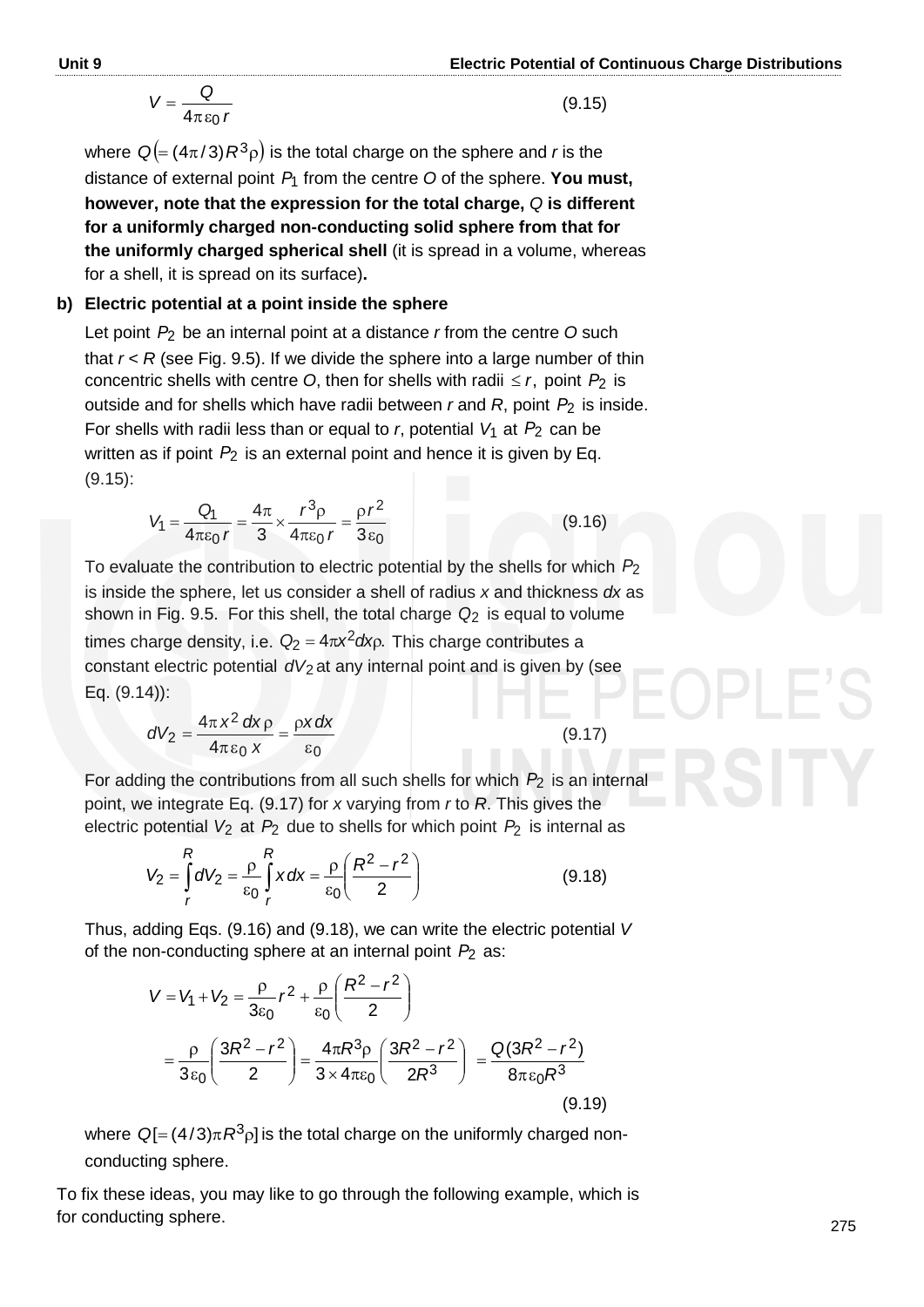(i)

# *XAMPLE 9.2* **: ELECTRIC POTENTIAL DUE TO CHARGED CONDUCTING SPHERE**

Two charged spherical conductors of radius  $r_1 = 8.0$  cm and  $r_2 = 2.0$  cm are separated by a distance much larger than 10 cm. These spheres are connected by a conducting wire and a total of 60 nC charge is placed on one of the spheres. (a) Calculate the charge on each sphere. b) Calculate the electric potential of each sphere at a point on their surfaces.

**SOLUTION ■** Since the charged conducting sphere is connected through a conducting wire to the uncharged sphere, the 60 nC charge will redistribute between the two sphere in such a manner so that both sphere have same electric potential. Let the final charge be *q*1 (on the larger sphere) and  $q_2$  on the smaller sphere.

(a) From the conservation of charge, we have

$$
q_1+q_2=60\,\mathrm{nC}
$$

Further, since the electric potential of both spheres are equal, we can write,

$$
\frac{1}{4\pi\varepsilon_0}\frac{q_1}{r_1}=\frac{1}{4\pi\varepsilon_0}\frac{q_2}{r_2}\Rightarrow q_2=\frac{r_2}{r_1}q_1\tag{ii}
$$

From Eqs. (i) and (ii), we can write

$$
q + \frac{r_2}{r_1} q_1 = 60 \text{ nC}
$$

$$
q_1 = \left(\frac{r_1}{r_1 + r_2}\right) \times 60 \text{ nC} = \frac{80 \text{ cm}}{10 \text{ cm}} \times 60 \text{ nC} = 48 \text{ nC}
$$

So,  $q_2 = (60 \text{ nC} - 48 \text{ nC}) = 12 \text{ nC}$ 

*q*

 $\Rightarrow$ 

b) Using the values of  $q_1$  and  $q_2$ , we can write the potential  $V_1$  and  $V_2$  of the two spheres at a point on their surfaces as

$$
V_1 = \frac{1}{4\pi\epsilon_0} \frac{48 \text{ nC}}{(8.0 \times 10^{-2} \text{ m})} = \frac{(9 \times 10^9 \text{ N m}^2 \text{C}^{-2}) \times (48 \times 10^{-9} \text{C})}{(8.0 \times 10^{-2} \text{ m})} = 5.4 \text{ kV}
$$

$$
V_2 = \frac{1}{4\pi\epsilon_0} \frac{12 \text{ nC}}{(2.0 \times 10^{-2} \text{ m})} = \frac{(9 \times 10^9 \text{ N m}^2 \text{C}^{-2}) \times (12 \times 10^{-9} \text{C})}{(2.0 \times 10^{-2} \text{ m})} = 5.4 \text{ kV}
$$

Now, you may like to solve an SAQ.

### *SAQ 3 -* **Electric potential of a charged conducting sphere**

An isolated solid sphere of aluminium having radius 7.0 cm is at a potential of 500 V. Calculate the number of electrons which have been removed from the sphere to raise it to this potential.

Let us now learn about the concept of equipotential surface.

Note that the spheres in Example 9.2 are conducting spheres.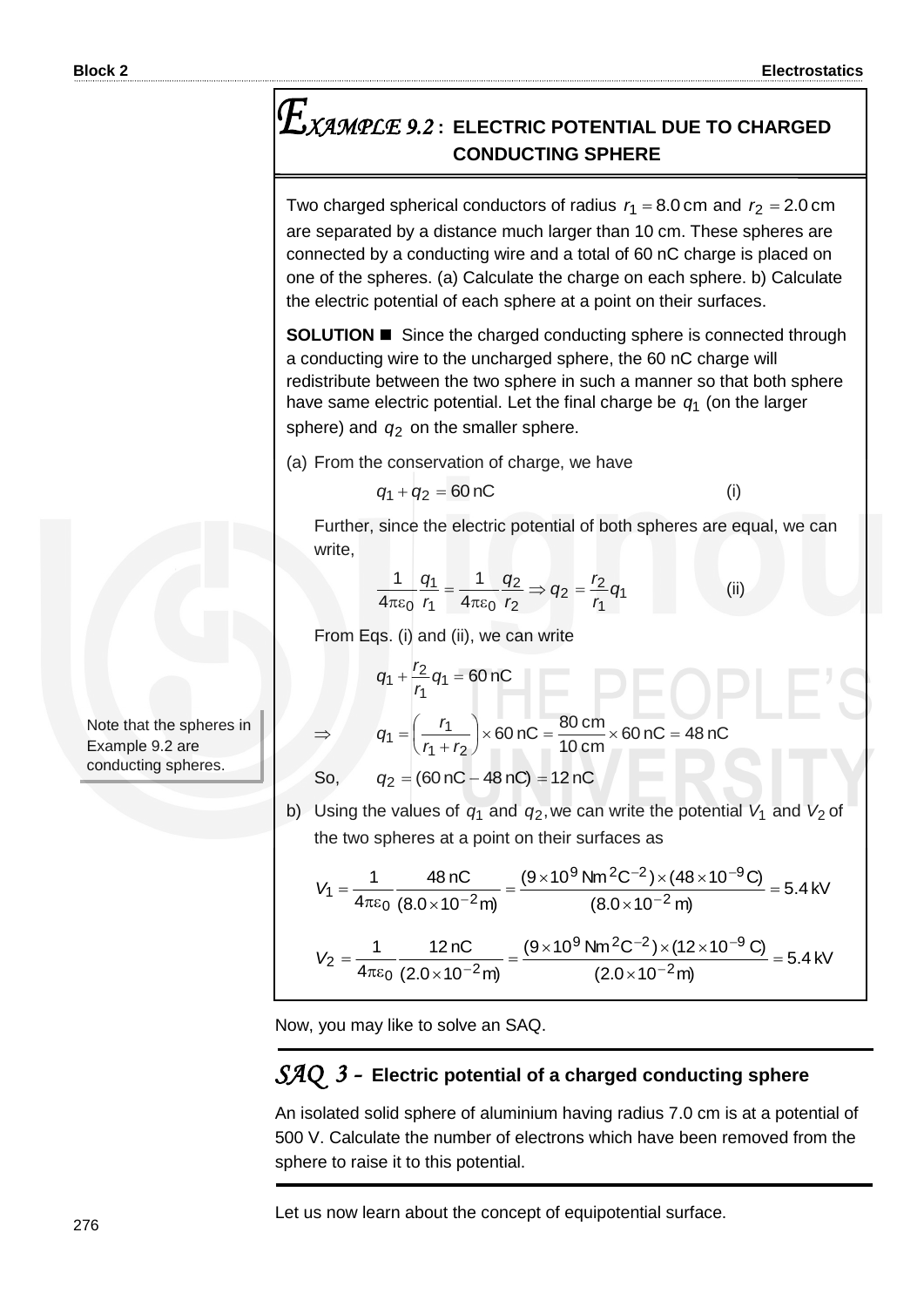# **9.3 EQUIPOTENTIAL SURFACES**

To understand the concept of equipotential surface, recall that electric potential of a point charge *Q*, at a point at distance *r* is given as:

$$
V = \frac{Q}{4\pi\epsilon_0} \left(\frac{1}{r}\right)
$$

From the above equation, we note that electric potential depends only on *r.*  Now, you know that the locus of points having the same value of *r* is the surface of a sphere of radius *r* with the point charge as its centre. For a different value of *r,* we get a different surface of the sphere (see Fig. 9.6a). On any such surface, the value of electric potential will be the same everywhere because *r* is same for all points of this surface. Such a surface is called an **equipotential surface. Formally, we define equipotential surface as the locus of all points having the same electric potential.** Further, the geometry of Fig. 9.6a suggests that the electric field lines due to the point charge *Q* located at the centre of the concentric spheres are everywhere perpendicular to the equipotential surfaces. The consequences of this fact are very important which we shall discuss shortly.





Fig. 9.6: a) Equipotential surfaces of a point charge  $+Q$ ; the electric field lines **are radial (dashed). Solid circles are intersections of equipotential surfaces on the plane of paper; b) The equipotential surfaces (cylindrical surfaces) of a uniform infinite line charge.** 

Can you guess the nature of equipotential surfaces for a uniform infinite line charge? From Eq. (9.5), you may note that for a uniform infinite line charge, the electric potential is same at all points equidistant from the line charge. Therefore, for such a charge distribution, equipotential surfaces are cylindrical with the line charge as the axis of the cylinder (Fig. 9.6b).

Yet another example of an equipotential surface is a conducting surface. **An ideal conducting surface must be an equipotential surface.** Can you guess why it is so? This is because if there were any potential difference between two points on the conducting surface, charges would move from higher to lower electric potential (or *vice-versa*) until the electric potential everywhere became equal. You will see later in Unit 11 that this property of conductors helps us determine the electric field and potential in the space between the plates of a capacitor easily.

Since an equipotential surface is a surface having **constant electric potential**, the potential difference between any two points on it is zero. This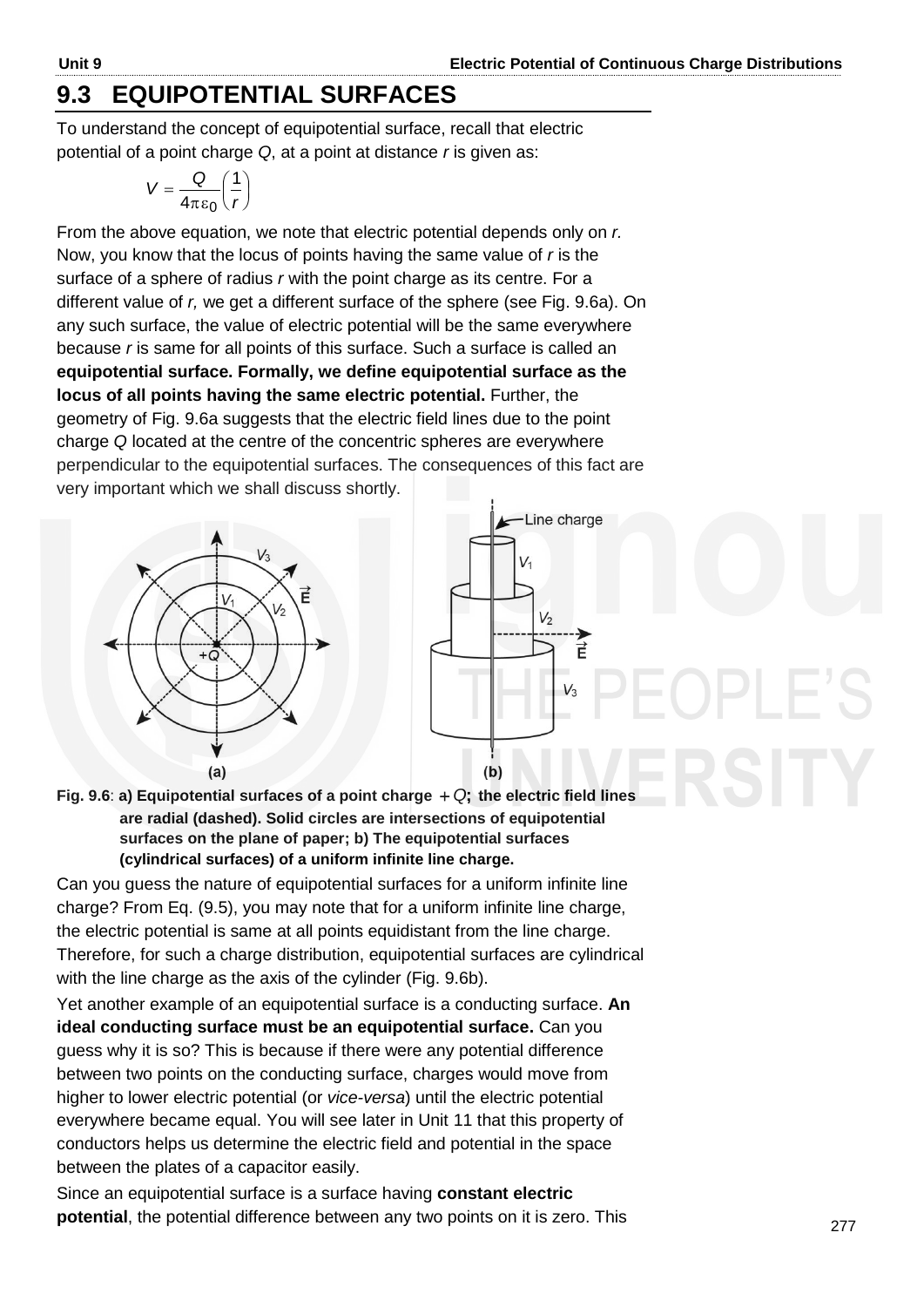

**Fig. 9.7**: **Direction of electric field vector Ε relative to equipotential surfaces.** *PQRS* **and**  *PQRS* **are part of equipotential surfaces.**



**Fig. 9.8**: **Separation between equipotential surfaces for arbitrary distribution of charges. Portions of four equipotential surfaces are shown.**



$$
V_b - V_a = -\int_a^b \vec{E} \cdot d\vec{l} = 0
$$
 (9.20)

where *Va* and *Vb* are potential at points *a* and *b*, respectively. You will agree that Eq. (9.20) will hold only when the electric field **E** and the small displacement vector dl are perpendicular to each other. Since dl is an infinitesimal displacement on the equipotential surface, **Ε** has to be perpendicular at all points on such a surface (see Fig. 9.7). It is for this reason that we have drawn the electric field lines as perpendicular to the equipotential surfaces in Fig. 9.6.

 $V - \Delta V$  For an arbitrary charge distribution, the equipotential surfaces may look like the ones drawn in Fig. 9.8. **By convention, the equipotential surfaces are drawn such that there is a constant difference of potential, say**  *V*, **between the adjacent surfaces as shown in Fig. 9.8.**

Further, you may note in Fig. 9.9 which depicts the equipotential surfaces for an arbitrary charge distribution, that the equipotential surfaces may or may not be parallel to each other. They are relatively closer where the magnitude of **E** is large, and are relatively far apart where the magnitude of **E** is small. It is so because the difference in potential,  $\Delta V$  between any two given equipotential surfaces is constant and we know that

$$
\Delta V = Ed = E\Delta I \tag{9.21}
$$

Thus, for constant  $\Delta V$ , if  $\Delta l$  decreases, *E* must increase.



**The magnitude of electric field is greater in the region where equipotentials are closer to each other.**

So, we have seen that the sketch of equipotential surfaces gives us a fairly good idea about the magnitude of electric field in that region. You have also learnt that the electric field is directed perpendicular to an equipotential surface. Can we also draw some inference about the sense of the direction of electric field on the basis of equipotentials? Yes, we can. To find out, refer again to Fig. 9.9. Note that, on the left hand side of the figure, equipotential surfaces are closer to each other as compared to the right hand side. Now, you may recall from Unit 8 that the relation between **E** and electric potential is given by:

$$
\vec{\mathbf{E}} = -\vec{\nabla}V\tag{9.22}
$$

The negative sign in Eq. (9.22), along with the fact that the electric field **E**  $\overline{\phantom{a}}$ lectric field  $\boldsymbol{\mathsf{E}}$  is always perpendicular to equipotential surfaces, implies that **E** always points in the direction of decreasing *V*. To understand this better, let us consider two probable directions *APB* and *AQC* for the electric field **E** (Fig. 9.9). Let the separation between two adjacent equipotentials along *APB* and *AQC* be *l*



**Fig. 9.9**: **Direction of electric field E from equipotential surfaces.**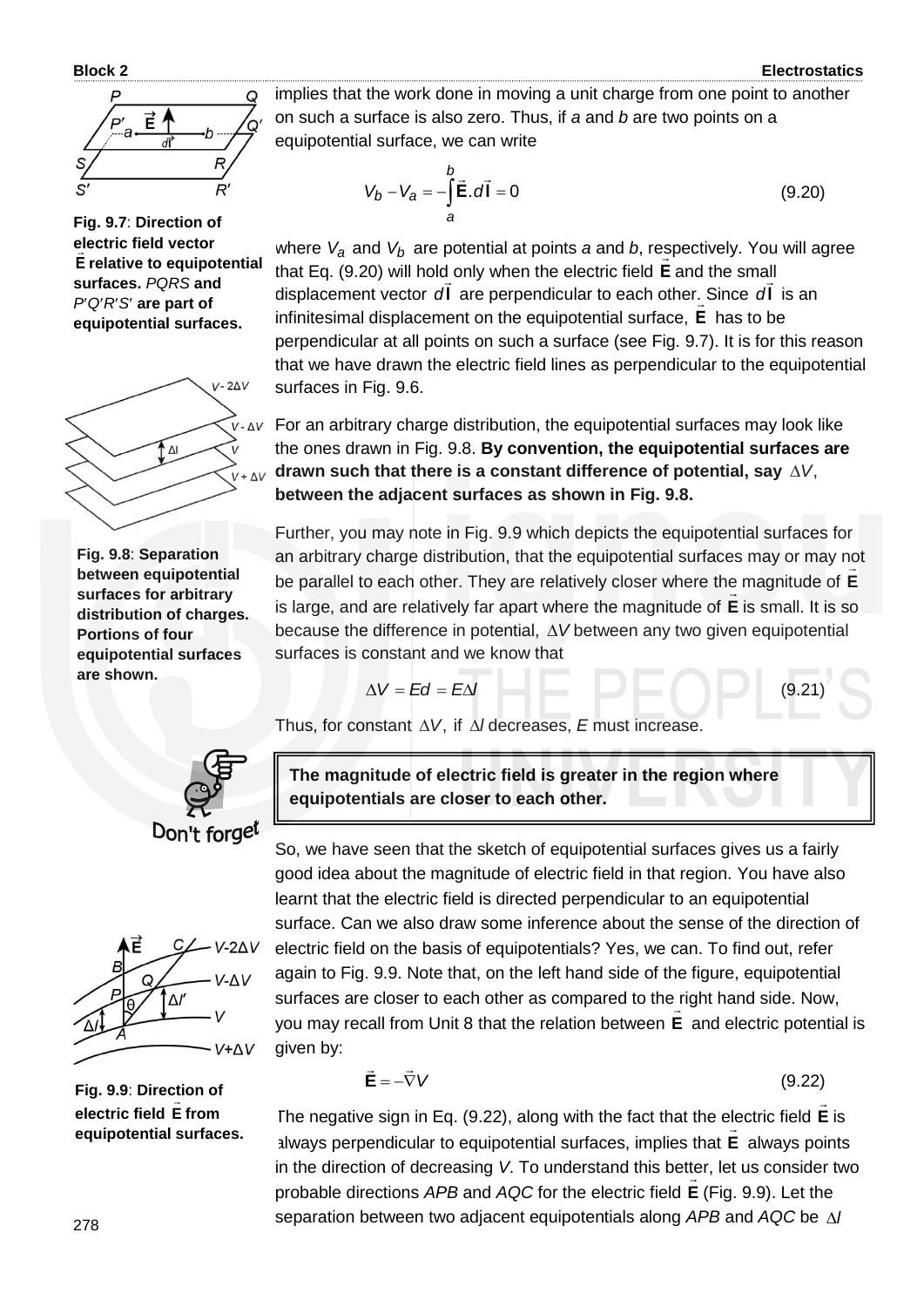and  $\Delta l'$  respectively. Since  $\Delta V$  is constant and the geometry of the figure suggests that  $\Delta l' > \Delta l$ , we have

$$
\frac{\Delta V}{\Delta l} > \frac{\Delta V}{\Delta l'}
$$

This implies that **E**  $\rightarrow$ is directed along **l**,  $\overline{a}$  $\Delta$ I, that is, along *APB* because the decrease in *V* is fastest along this line. **Thus, we conclude that the electric field E is always along the direction of maximum (or the steepest) decrease of potential,** *V***.** 

 Thus, a sketch of the equipotential surfaces gives us a visual picture of both the direction and the magnitude of **E** in a region of space containing a single charge, a group of charges, or a charge distribution of some particular form (or shape).

On the basis of the above discussion, we can summarise the properties of equipotential surfaces as follow:

- **The electric field is perpendicular to equipotential surface.**
- **The electric field is directed along the maximum (steepest) decrease of potential. That is, it points from surface at higher electric potential to lower electric potential.**
- **No work is done in moving a charge between any two points on an equipotential surface.**
- **The tangential component of electric field along an equipotential surface is zero. If it were not so, a finite work would be required to be done in moving a charge along the surface.**

So far, we have described the electrostatic field in terms of electric field vector, potential and equipotential surfaces. In the next section we shall discuss the electrostatic energy associated with discrete and continuous charge distributions. But, before studying the next section, you may like to try an SAQ.

# *SAQ 4 -* **Equipotential surfaces**

- a) Suppose you are given a sketch of electric field lines due to a group of charges and asked to draw the equipotential surfaces. List the various points you will keep in mind while drawing equipotential surfaces.
- b) The equipotential surfaces for a charged solid metal object are shown in Fig. 9.10. Draw the electric field lines.

# **9.4 ELECTROSTATIC POTENTIAL ENERGY**

In the previous unit, you have learnt about the electrostatic potential energy of charge *q* in the field of another charge *Q*. We now extend this discussion to discrete and continuous charge distributions.



**Fig. 9.10**: **Diagram for SAQ 4b.**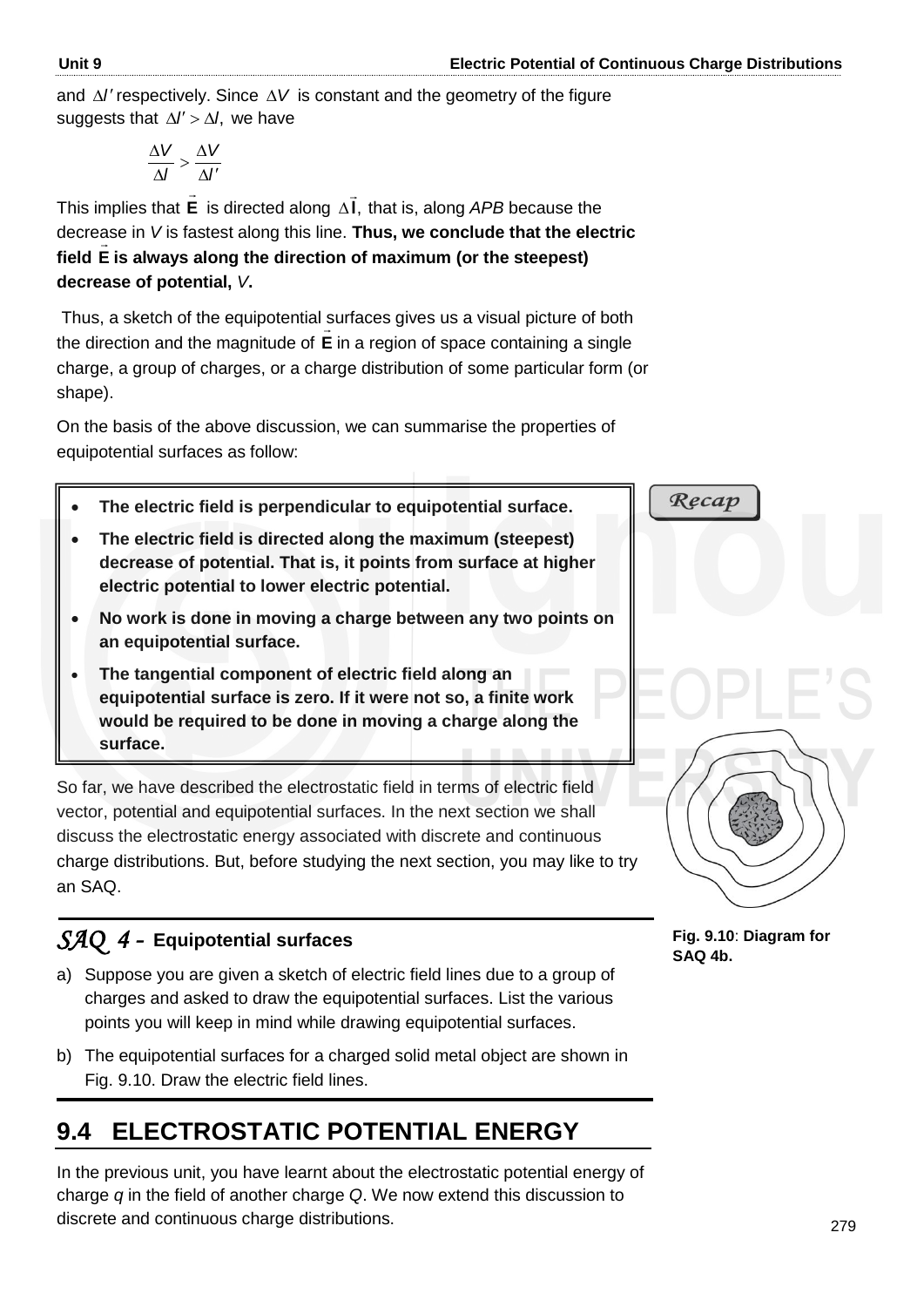Let us first consider two charged particles  $q_1$  and  $q_2$  very far apart from one another as shown in Fig. 9.11a. Now, if we bring these two particles slowly towards each other to a distance between them be  $r_{21}$ , then how much work is done in this process? Recall that the work done will be the same whether we move *q*2 and keep *q*1 fixed or *vice-versa*. The work done is the integral of the product of the force between the charges and displacement in the direction of force.



Fig. 9.11: a) Two charged particles  $q_1$  and  $q_2$  at a very large distance from each **other; b) the two charges at a separation**  *r*<sup>21</sup> **from each other; c) three**  charges  $q_1$ ,  $q_2$  and  $q_3$  are brought near one another.

The work done in bringing the charges  $q_1$  and  $q_2$  separated by a large

distance to a separation 
$$
r_{21}
$$
 from each other is:  
\n
$$
W_1 = \int \vec{F}_{21} \cdot d\vec{l} = \int_{r=\infty}^{r_{21}} \frac{1}{4\pi\epsilon_0} \frac{q_1 q_2(-dr)}{r^2} = \frac{1}{4\pi\epsilon_0} \frac{q_1 q_2}{r_{21}}
$$
(9.23a)

Note that we have taken distance as  $(- dr)$  because *r* is changing from  $\infty$  to  $r_{21}$ . We have taken  $q_1$  and  $q_2$  to be positive; so the charges must be pushed together and the displacement is opposite to the direction of Coulomb force.

You know from Unit 8 that the work done in moving a charge from infinity to a finite distance *r* in a field due to another charge is independent of the path we take. With this understanding, let us now bring a third charge *q*3 from infinity (that is, from very large distance from charges  $q_1$  and  $q_2$ ) and bring it to a position such that its distance from  $q_1$  is  $r_{31}$  and from  $q_2$ ,  $r_{32}$  (Fig. 9.11c). So, the work done in moving charge *q*3 to this position is

$$
\int \vec{F} \cdot d\vec{l} = \int (\vec{F}_{31} + \vec{F}_{32}) \cdot d\vec{l} = -\int \vec{F}_{31} \cdot d\vec{r} - \int \vec{F}_{32} \cdot d\vec{r}
$$
 (9.23b)

Eq. (9.23b) is written due to the fact that the work done to bring  $q_3$  to point  $P_3$  is the sum of the work needed when  $q_1$  alone is present and the work needed when *q*2 alone is present. So,

$$
W_2 = \frac{1}{4\pi\epsilon_0} \left( \frac{q_1 q_3}{r_{31}} + \frac{q_2 q_3}{r_{32}} \right)
$$

So, the total work done in assembling this arrangement of three charges  $q_1, q_2$  and  $q_3$  is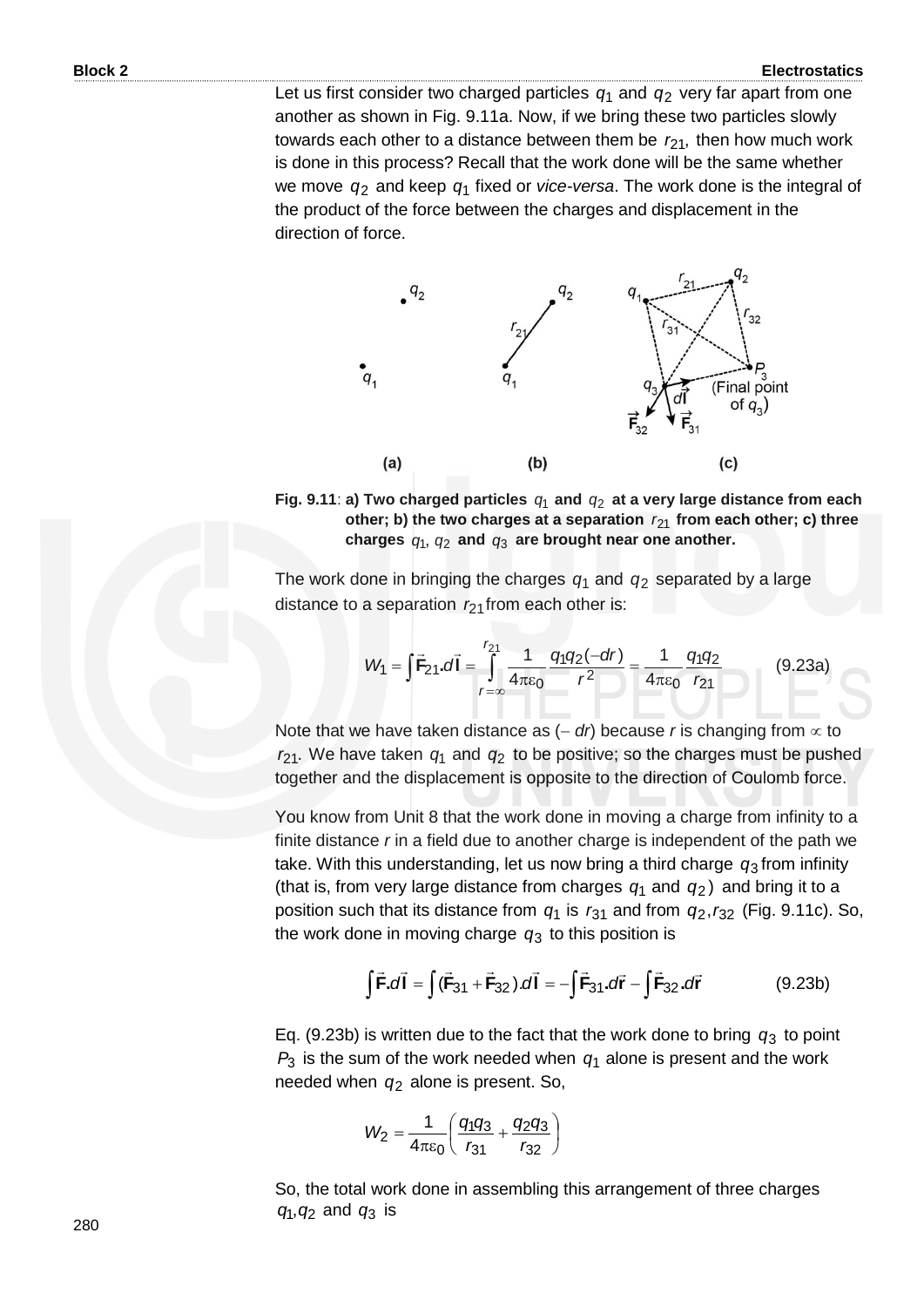$$
W = W_1 + W_2 = \frac{1}{4\pi\epsilon_0} \left( \frac{q_1 q_2}{r_{21}} + \frac{q_1 q_3}{r_{31}} + \frac{q_2 q_3}{r_{32}} \right)
$$
(9.24)

The work done given by Eq. (9.24) is defined as electrostatic potential energy of the system.

We can now generalise the result contained in Eq. (9.24) to any number of charges. If we have *N* different charges in any configuration in space, the electrostatic potential energy of the system can be written as sum over all pairs. So, for a system of *N* charges  $q_1, q_2, q_3,...,q_N$ , the electrostatic

potential energy can be written as

$$
P.E. = \frac{1}{2} \sum_{j=1}^{N} \sum_{\substack{k=1 \ k \neq j}}^{N} \frac{q_j q_k}{4 \pi \varepsilon_0 r_{jk}}
$$
(9.25)

Note that the double summation notation.  $\sum_{j=1}^{N} \sum_{k=1}^{N}$  $\neq$ *N j N*  $k = 1$ *jk* implies that when we take

 $j$  = 1, we need to sum over all values of  $k$  except 1; that is, we sum over  $k = 2, 3, ..., N$ ; then we take  $j = 1$  and sum over  $k = 1, 3, 4, ..., N$  (leaving  $k = 2$ ), and so on. So, we find that the double summation includes every pair twice and the factor of (1/2) has been included in Eq. (9.25) to correct this double counting.

In terms of electric potential  $V_j$  at the position of charge  $q_j$ , Eq. (9.25) may be written as

$$
P.E. = \frac{1}{2} \sum_{j=1}^{N} q_j V_j
$$
 where  $V_j = \sum_{\substack{k=1 \ k \neq k}}^{N} \frac{q_k}{4 \pi \epsilon_0 r_{jk}}$  (9.26)

Eq. (9.26) implies that, for calculating the electrostatic potential energy for a group of point charges, one may consider each charge by turn, and the corresponding potential at its position due to all other charges except the one under consideration.

### **Continuous Charge Distribution**

Since most of the charged real physical systems such as the plates of parallel plate capacitor are described as continuous charge distributions, you may like to know how to determine their electrostatic or electrical potential energy. To learn the method, take a simple example of adding point charges gradually, in steps, on an isolated conductor. In such a situation, the work done can be calculated as follows.

Let the charge on a conductor at a given time be *q*. Then, the potential *V* of this charged conductor is proportional to  $q$ . Thus, the work done  $\delta W$  in adding an additional charge  $\delta q$  on  $q$  (isolated conductor) is

$$
\delta W = V \delta q
$$

Further, we can write  $V$  as  $V = kq$  where k is the constant of proportionality. Hence

$$
\delta W = kq \, \delta q
$$

As we go on adding more and more charges to this conductor, the total work done is the electrical potential energy of the charged body. The total work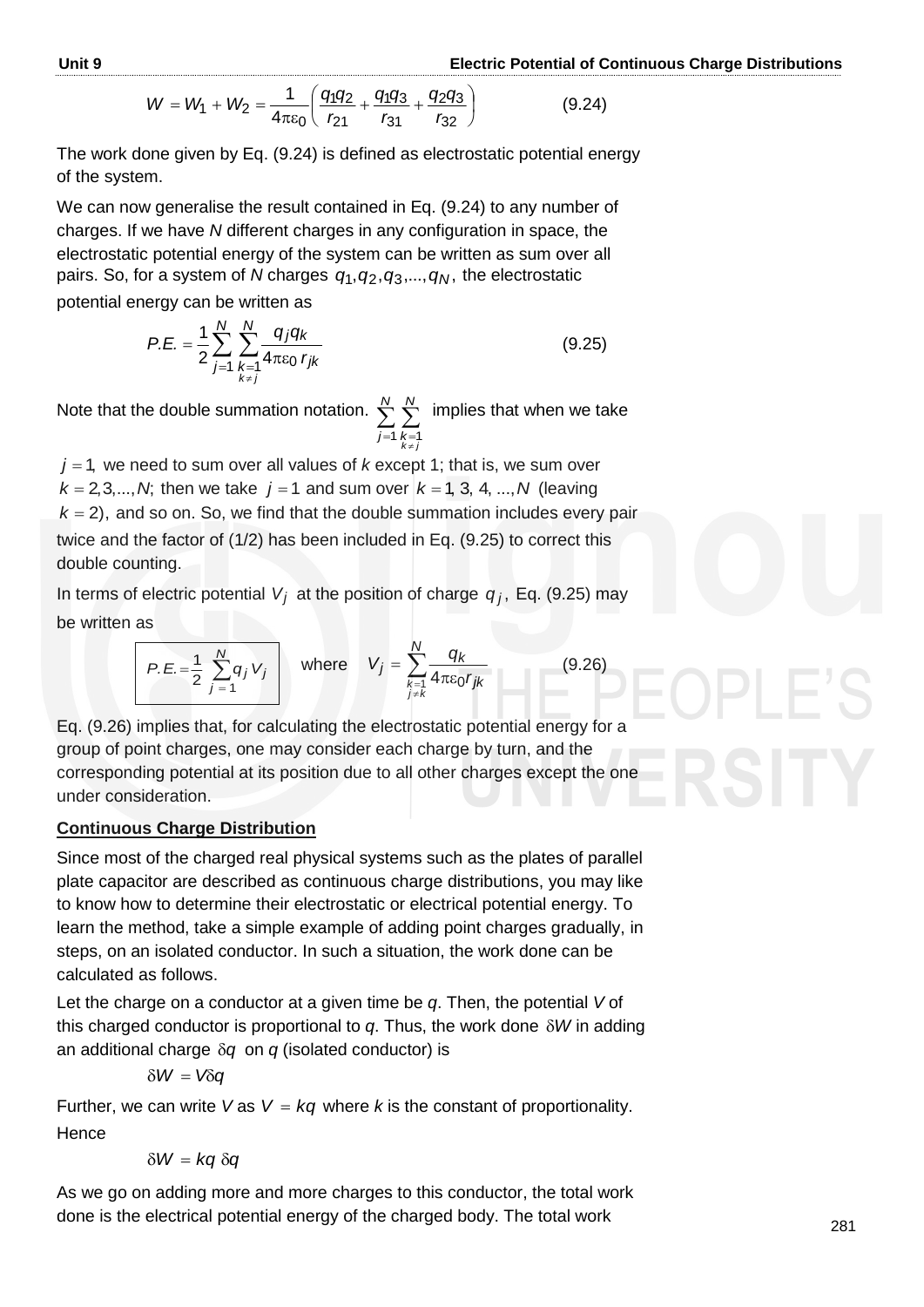done can be calculated by integration (equivalent to summation). Thus, if *Q* is the final charge on the isolated conductor, then its electrical potential energy can be expressed as:

$$
P.E. = \int_{0}^{Q} \delta W = \int_{0}^{Q} k q \delta q = k \left[ \frac{q^{2}}{2} \right]_{0}^{Q} = k \frac{Q^{2}}{2} = \frac{Q}{2} V_{f}
$$
(9.27)

where  $(V_f = kQ)$  is the final electric potential of the charged isolated conductor.

Eq. (9.27) gives the electrical potential energy of a charged conductor. We can write this expression in terms of charge density. For example, if in an infinitesimal volume  $d\tau$ , we assemble point charges such that the volume charge density is  $\rho$  and the electric potential is V then Eq. (9.27) for electrical potential energy can be written as

$$
P.E. = \frac{1}{2} \int_{\text{volume}} \rho V d\tau
$$
 (9.28)

Note that  $\rho d\tau$  in Eq. (9.28) gives charge in the volume element  $d\tau$  and when we integrate it over volume, we get *Q*, total charge on the conductor.

Similarly, for a charge distribution on a surface, if σ is the charge per unit area, then Eq. (9.28) takes the form

$$
P.E. = \frac{1}{2} \int_{\text{surface}} \sigma V \ dS \tag{9.29}
$$

where  $dS$  is the element of surface area. And for a line charge distribution, if  $\lambda$ is the charge per unit length, then Eq. (9.27) for potential energy becomes

$$
P.E. = \frac{1}{2} \int_{line} \lambda V \, dl \tag{9.30}
$$

where *dl* is line element.

Now, let us work out an example on electrical potential energy.

# *XAMPLE 9.3* **: ELECTRICAL POTENTIAL ENERGY**

Three charges are arranged as shown in Fig. 9.12. Calculate the electrical potential energy of the system. Assume  $q = 1.0 \times 10^{-5}$ C, and  $d = 0.10$ m.

**SOLUTION ■** The total electrical potential energy (*P.E.*) of the system is the algebraic sum of the electrical potential energies of all pair of charges, viz.,

$$
P. E = \frac{1}{4\pi\epsilon_0} \left[ \frac{(+q) \times (-4q)}{d} + \frac{(+q) \times (+2q)}{d} + \frac{(-4q) \times (+2q)}{d} \right]
$$
  
= 
$$
\frac{1}{4\pi\epsilon_0} \left[ \frac{-10q^2}{d} \right] = \frac{-(9.0 \times 10^9 \text{ N m}^2 \text{ C}^{-2}) \times (10) \times (1.0 \times 10^{-5} \text{ C})^2}{0.10 \text{ m}}
$$
  
= -90J



**Fig. 9.12**: **Diagram for Example 9.3.**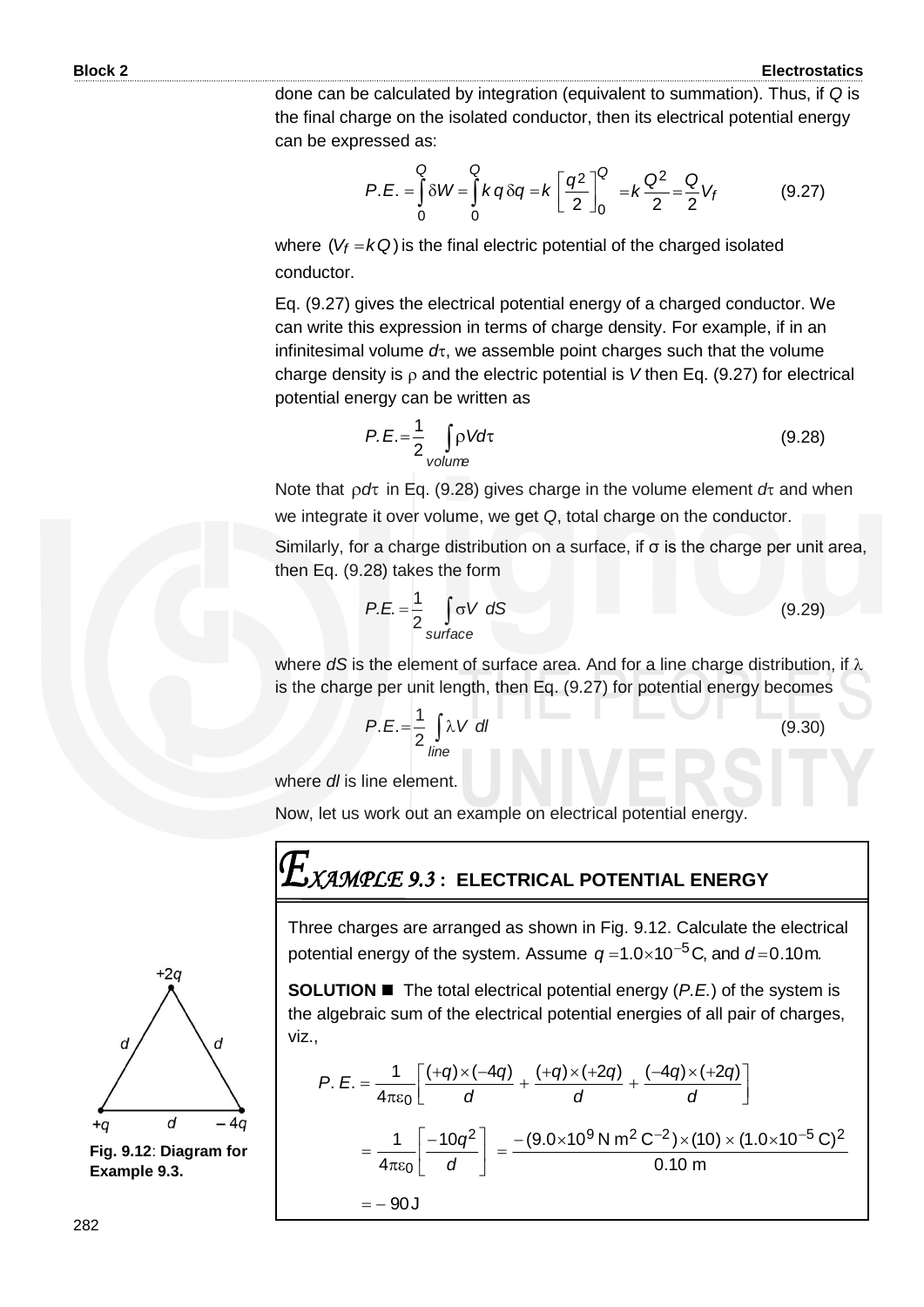# *SAQ 5 -* **Electrical potential energy**

With the help of a suitable diagram, estimate the number of terms that will contribute to the electrical potential energy for a system of five point charges.

We now sum up what you have learnt in this unit.

# **9.5 SUMMARY**

| <b>Concept</b>                                                     | <b>Description</b>                                                                                                                                                           |  |
|--------------------------------------------------------------------|------------------------------------------------------------------------------------------------------------------------------------------------------------------------------|--|
| <b>Potential due to</b><br>infinite line<br>charge                 | The potential difference between two points a and b on the line perpendicular<br>to infinite line charge at distance $r_a$ and $r_b$ , respectively is:                      |  |
|                                                                    | $V_a - V_b = -\frac{\lambda \ln r_a}{2\pi \epsilon_0} + \frac{\lambda \ln r_b}{2\pi \epsilon_0}$                                                                             |  |
|                                                                    | If we assume that point b is at finite distance $rb$ and it is the reference point<br>having zero electric potential (that is, $V_b = 0$ ), then                             |  |
|                                                                    | $V_a = -\frac{\lambda \ln r_a}{2\pi\epsilon_0} + \text{const}$                                                                                                               |  |
| <b>Potential due to</b><br>uniformly<br>charged spherical<br>shell | At a point distant r from the centre and outside the spherical shell of radius R:                                                                                            |  |
|                                                                    | $V = \frac{Q}{4\pi\epsilon_0 r}$                                                                                                                                             |  |
|                                                                    | where $Q = 4\pi R^2 \sigma$ .<br><b>THE PEOI</b>                                                                                                                             |  |
|                                                                    | At a point inside the shell:                                                                                                                                                 |  |
|                                                                    | $V = \frac{Q}{4\pi\epsilon_0 R}$                                                                                                                                             |  |
| <b>Potential due to</b><br>uniformly charged                       | At an external point at distance r from the centre of the sphere:                                                                                                            |  |
| non-conducting<br>sphere                                           | $V = \frac{Q}{4\pi\epsilon_0 r}$                                                                                                                                             |  |
|                                                                    | where $Q = (4\pi/3) R^3 \rho$ .                                                                                                                                              |  |
|                                                                    | At an internal point:                                                                                                                                                        |  |
|                                                                    | $V = \frac{Q}{8\pi\epsilon_0 R^3} (3R^2 - r^2)$                                                                                                                              |  |
|                                                                    | where R is the radius of the sphere and $r \left( \langle R \rangle \right)$ is the distance of the internal<br>point from the centre.                                       |  |
| <b>Equipotential</b><br>surface                                    | Equipotential surfaces are surfaces on which the potential at each point is<br>same.                                                                                         |  |
|                                                                    | The electric field E is always directed perpendicular to an equipotential<br>surface. It is always along the direction of the fastest decrease of the electric<br>potential. |  |
|                                                                    | No work is done in moving a charge between any two points on an<br>equipotential surface.                                                                                    |  |
|                                                                    | Equipotential surfaces are closer to each other in regions of strong electric<br>field and are relatively far apart in regions of weak electric field.<br>$\sim$             |  |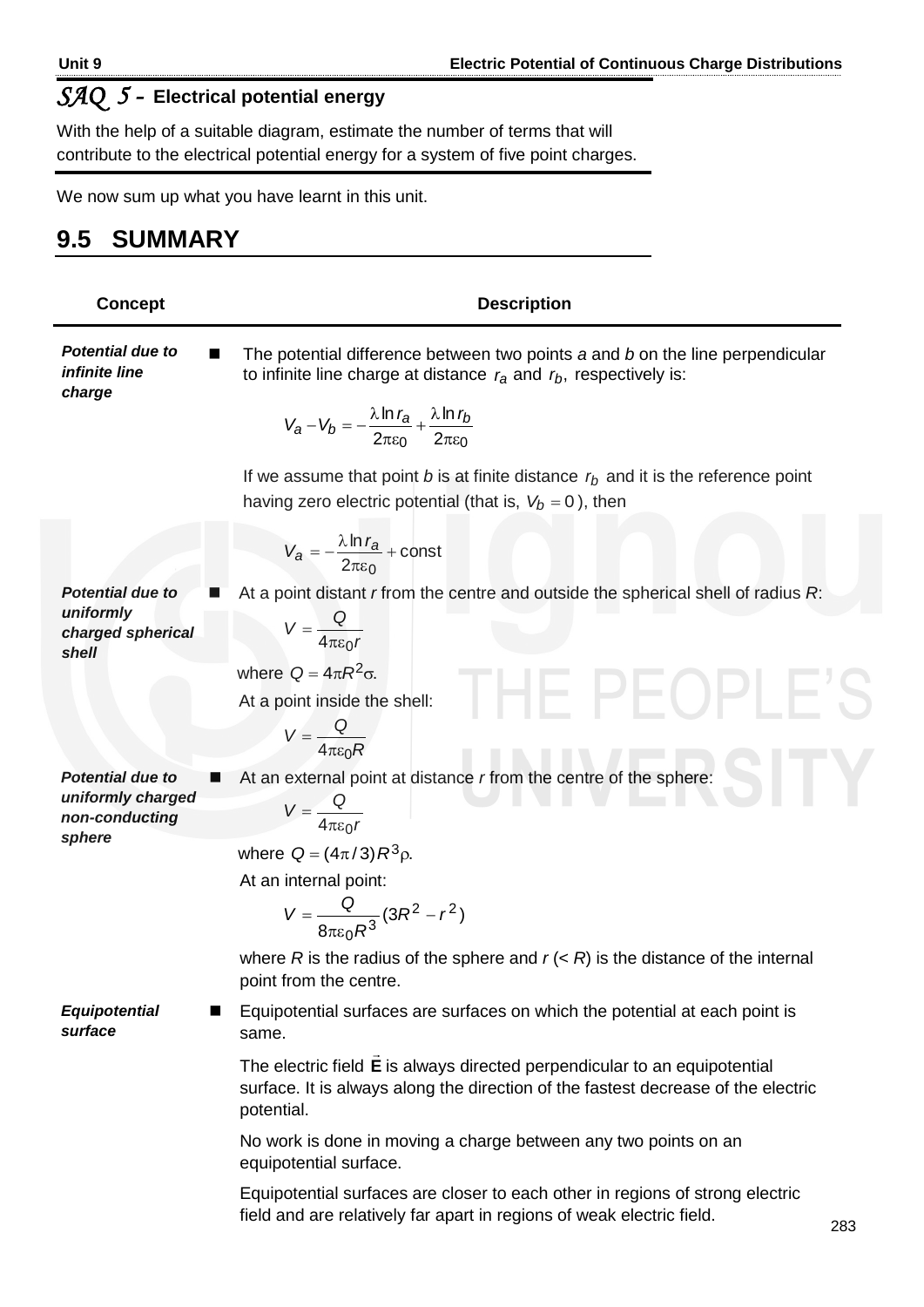*Electrical potential energy*  The electrical potential energy is the energy stored in a system of charges. It is equal to the amount of work done in assembling the system together by bringing the charges from infinity.

The electrical potential energy for a group of *N* discrete point charges is given as:

$$
P.E. = \frac{1}{2} \sum_{j=1}^{N} q_j V_j
$$

where  $V_j$  is the potential at the position of charge  $q_j$  due to all the charges except the charge  $q_j$ .

The electrical potential energy of a charged conductor is

$$
P.E. = \frac{1}{2} \int_{\text{volume}} \rho V d\tau
$$

where  $\rho$  is volume charge density.

The electrical potential energy of a charge distribution on a surface is

$$
P.E. = (1/2) \int_{\text{surface}} \sigma V dS
$$

The electrical potential energy of a line charge is

$$
P.E. = (1/2) \int_{\text{line}} \lambda \text{VdI}
$$

# **9.6 TERMINAL QUESTIONS**

- 1. If electric field **E**  $\rightarrow$ equals zero at a given point, must *V* (electric potential) equal zero at that point? Give one example to justify your answer.
- 2. An infinite charged sheet has a surface charge density σ of  $1.0 \times 10^{-7}$  Cm<sup>-2</sup>. How far apart are the equipotential surfaces whose potentials differ by 5.0 V?
- 3. A uniformly charged sphere has electric potential of 375 V on its surface. At a radial distance of 25 cm from the surface of the sphere, the electric potential is 125 V. Calculate the radius and charge on the sphere.



**Fig. 9.13**: **Diagram for TQ 4.**

- 4. Derive an expression for the work required to put the four charges together as indicated in Fig. 9.13.
- 5. Calculate the gain or loss of electrical potential energy when a droplet of radius *R* carrying a charge *Q* splits into two equal sized droplets of charge *Q* 2/ and radius *r*. Assume that the droplets are repelled to a large distance compared to *r* because of electrostatic repulsion.
- 6. There are two charged conducting spheres of radii *a* and *b*. Suppose that they are connected by a conducting wire. What will happen? Using the result from this arrangement, explain why charge density on sharp and pointed ends of a conductor is higher than on its flatter portions.
- 7. Devise an arrangement of three point charges, separated by finite distances, that has zero potential energy.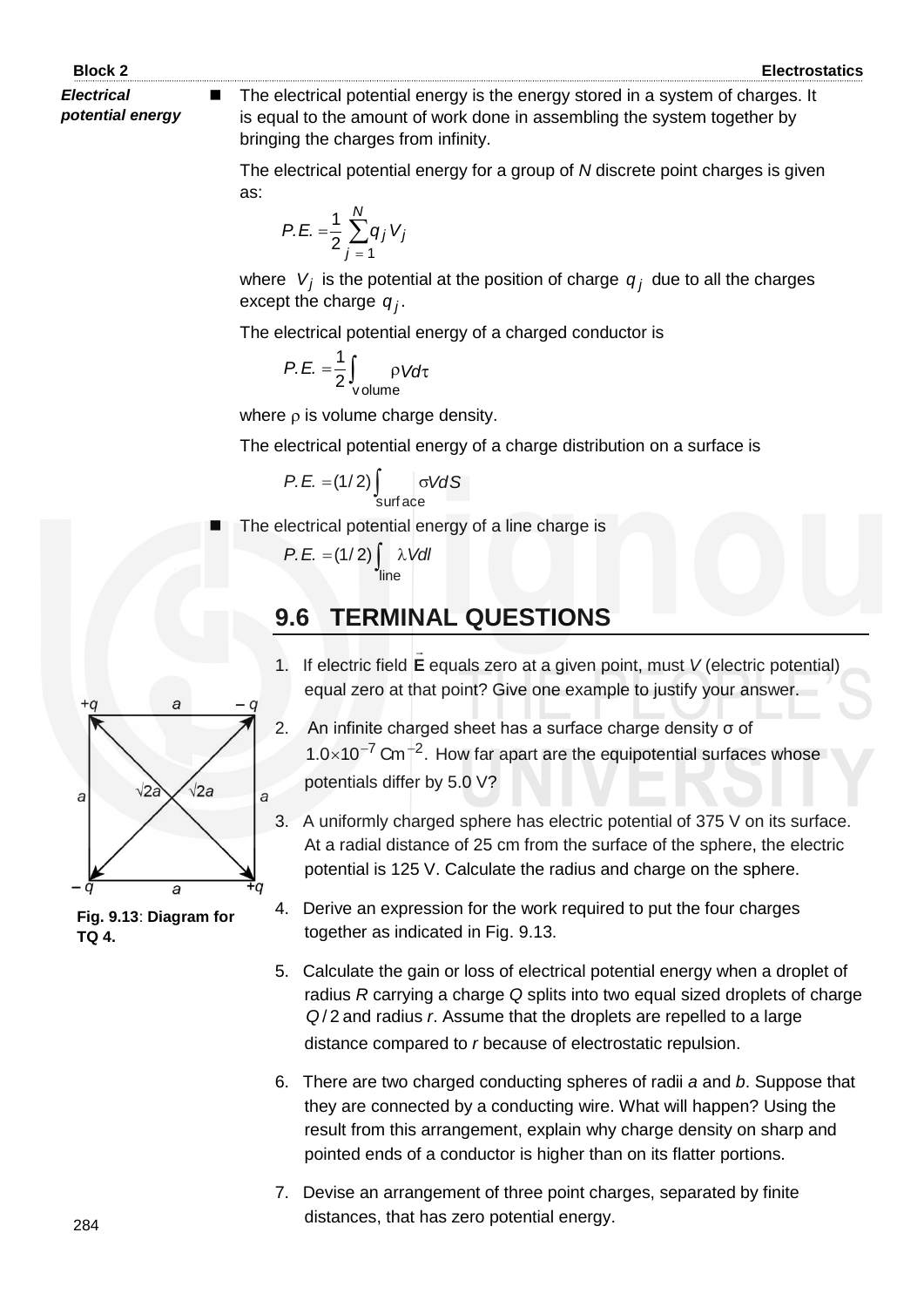### **9.7 SOLUTIONS AND ANSWERS**

### **Self-Assessment Questions**

1. We know that the potential difference between two points *P* and *Q* due to an infinite line charge is given as [Eq. (9.4)]:

$$
V_P - V_Q = -\frac{\lambda}{2\pi\varepsilon_0} \ln(r_P/r_Q)
$$

As per the problem, let point *Q* be at a distance of 5.0 m from the line charge where potential  $V_Q$  = 0. So, the potential at point  $P$  located at 6.0 m can be written as

$$
V_P = -\frac{2\lambda}{4\pi\epsilon_0} \ln (r_P / r_Q) = -2 \times (3.0 \times 10^{-16} \text{C m}^{-1}) \times (9 \times 10^9 \text{ N} \text{m}^2 \text{C}^{-2}) \times \ln \left(\frac{6.0 \text{ m}}{5.0 \text{ m}}\right)
$$

$$
=-9.8\times10^{3}\,V
$$

2. a) The point located at 40 cm from the centre of the shell where potential is to be calculated is an external point because radius is 20 cm. So, we can write

$$
V = \frac{1}{4\pi\epsilon_0} \frac{Q}{r} = \frac{(9 \times 10^9 \text{ Nm}^2 \text{ C}^{-2}) \times 4\pi \times (0.20 \text{ m})^2 \times (3.0 \times 10^{-6} \text{ C m}^{-2})}{(0.40 \text{ m})}
$$

$$
= 8.4 \times 10^4 \text{ V}
$$

b) The point located at 15 cm from the centre is an internal point. For any such point, potential has a constant value given by

$$
V = \frac{1}{4\pi\epsilon_0} \frac{Q}{R} = \frac{(9 \times 10^9 \text{ N m}^2 \text{C}^{-2}) \times 4\pi \times (0.20 \text{ m})^2 \times (3.0 \times 10^{-6} \text{C m}^{-2})}{(0.20 \text{ m})}
$$

$$
= 6.7 \times 10^4 \, \text{V}
$$

3. Let *Q* be the charge on the aluminium sphere and *n* number of electrons have been removed to raise it to potential of 500 V. So, Q = ne, where e is electronic charge. So,  $n = (Q/e)$ . Further, the potential of the sphere is given as

$$
V = \frac{1}{4\pi\varepsilon_0} \frac{Q}{r} = \frac{1}{4\pi\varepsilon_0} \frac{ne}{r}
$$

So, 
$$
n = \frac{(4\pi\varepsilon_0)Vr}{e} = \frac{(500 \text{ V}) \times (.07 \text{ m})}{(9 \times 10^9 \text{ N m}^2\text{C}^{-2}) \times (1.6 \times 10^{-19} \text{C})} = 2.4 \times 10^8
$$



**Fig. 9.14**: **Diagram for answer to SAQ 4b.**

- 4. a) i) Equipotentials are always perpendicular to the electric field lines.
	- ii) Separation between the equipotentials depends on the strength of the electric field.
	- b) Electric field lines for the charged metal object are shown in Fig. 9.14.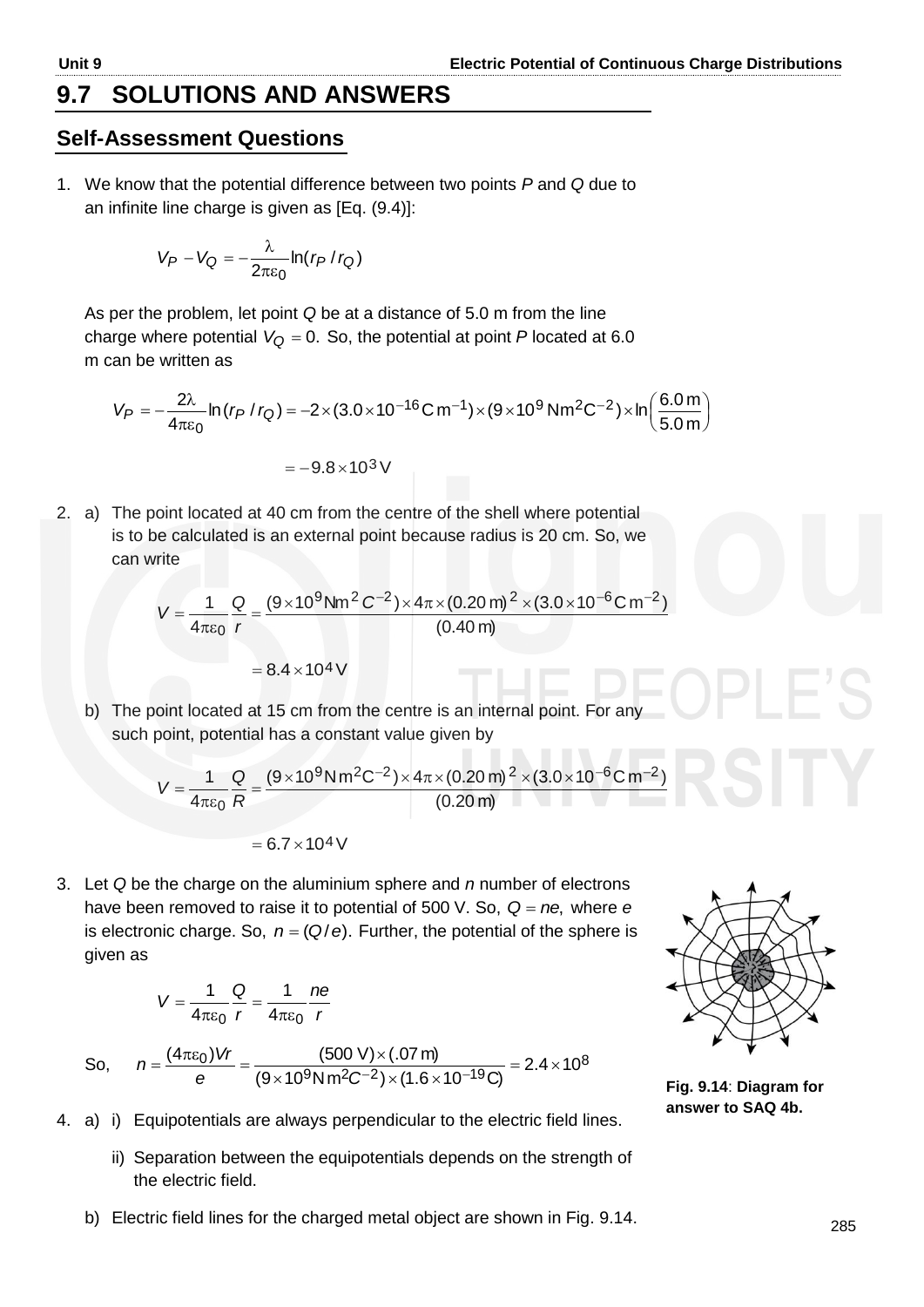5. The diagram for a system of five charges is shown in Fig. 9.15. Since each pair of charge has a potential energy and there are 10 pairs between 5 point charges, 10 terms would be contributing to the potential energy of 5 charges.

**(Rule:** If there are *n* charges, the number of terms (pairs) contributing to the potential energy is 2  $\frac{n(n-1)}{2}$ ).

### **Terminal Questions**

1. We know that the electric field is related to potential as  $\mathbf{E} = -\left(\frac{dV}{dx}\right)$ .  $\overline{\phantom{a}}$ Thus, if  $|\mathsf{E}|$  = 0, electric potential has to be a constant. It is not necessary  $\frac{1}{x}$ that V be equal to zero when  $|\mathbf{E}| = 0$ . Consider, for example two identical charges separated by a distance 2a. At the mid-point between the charges,

$$
\left|\vec{E}\right|=0, \text{ but } V=\frac{1}{2\pi\epsilon_0}\frac{q}{a}
$$

2. The magnitude of electric field near an infinite charged sheet is given by (see Unit 6):

$$
\left|\vec{E}\right| = \frac{\sigma}{2\epsilon_0}
$$

where  $\sigma$  is the surface charge density. Therefore, for the problem under consideration,

$$
\left|\vec{E}\right| = \frac{1.0 \times 10^{-7} \text{ C} \text{m}^{-2}}{2 \times 8.9 \times 10^{-12} \text{ C}^2 \text{N}^{-1} \text{m}^{-2}} = 5.6 \times 10^3 \text{N} \text{C}^{-1}
$$

The spacing  $\Delta l$  between the equipotential surface is given by  $\Delta l = (\Delta V / E)$  where  $\Delta V$  is the potential difference between the adjacent surfaces. With  $\Delta V = 5.0 V$ , we have

$$
\Delta l = \frac{5.0 \text{ V}}{5.6 \times 10^3 \text{ N C}^{-1}} = 0.89 \times 10^{-3} \text{ m} = 0.89 \text{ mm}
$$

3. The potential of a charged sphere is

$$
V = \frac{1}{4\pi\epsilon_0} \frac{Q}{r} \qquad \Rightarrow \qquad 375 \text{ V} = \frac{1}{4\pi\epsilon_0} \frac{Q}{r} \qquad \text{(i)}
$$

Also, as per the problem

$$
125 \text{ V} = \frac{1}{4\pi\epsilon_0} \frac{\text{Q}}{(4+0.25 \text{ m})}
$$
 (ii)

From Eqs. (i) and (ii)

$$
\frac{375 \text{ V}}{125 \text{ V}} = \frac{(r + 0.25 \text{ m})}{r}
$$
  
3r - r = 0.25 m  $\implies$  r = 0.13 m

$$
q_s \nightharpoonup q_s
$$

**Fig. 9.15**: **Diagram for answer to SAQ 5**.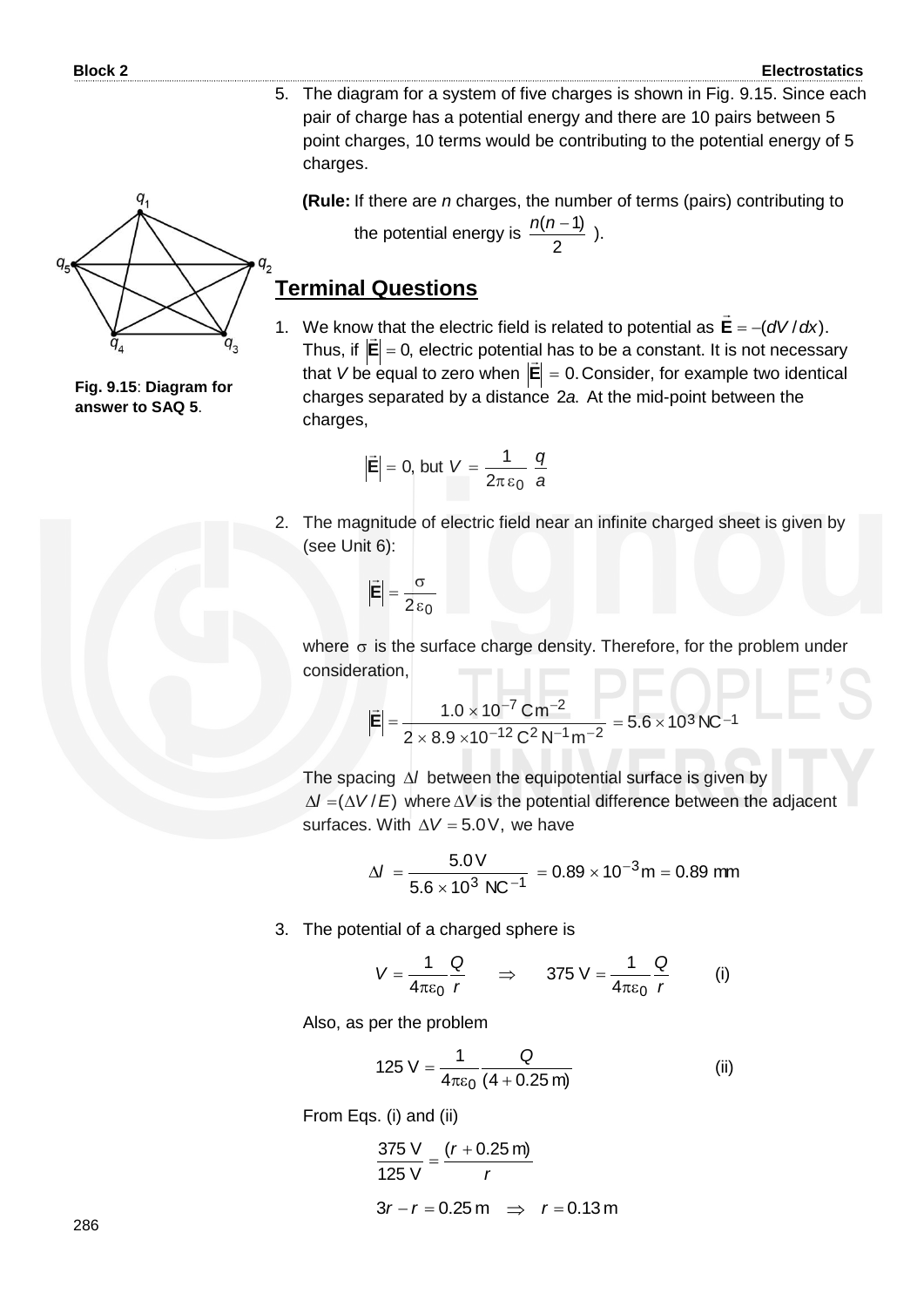And, total charge on the sphere is

$$
Q = V(4\pi\varepsilon_0) r = \frac{375 \text{ V} \times 0.13 \text{ m}}{9 \times 10^9 \text{ Nm}^2 \text{ C}^{-2}} = 5.2 \times 10^{-9} \text{ C}
$$

4. The work required to assemble four charges together as shown in Fig. 9.13 is equal to the electric potential energy of the system. The electrical potential energy of the system may be obtained by considering the charges in pairs:

$$
= \frac{1}{4\pi \epsilon_0} \left[ \frac{(q)(-q)}{a} + \frac{(-q)(q)}{a} + \frac{(-q)(q)}{a} + \frac{(-q)(q)}{a} \right] + \left[ \frac{(-q)(-q)}{\sqrt{2}a} + \frac{(q)(q)}{\sqrt{2}a} \right]
$$

$$
= \frac{1}{4\pi \epsilon_0} \left[ \frac{-4q^2}{a} + \frac{2q^2}{\sqrt{2}a} \right] = \frac{1}{4\pi \epsilon_0} \left( -4 + \sqrt{2} \right) \frac{q^2}{a}
$$

5. Total volume of 2 droplets after splitting  $= 2 \times (4\pi/3) r^3$ . Volume of the original droplet  $=(4\pi/3)\;R^3.$  Since volumes have to be equal, we have

$$
2 \times (4\pi/3) r^3 = (4\pi/3) R^3 \Rightarrow r = (1/2)^{1/3} R \tag{i}
$$

Electrical potential energy (P.E.) of the original droplet with charge *Q* is

$$
P.E. = \frac{1}{2} \mathsf{Q} V = \frac{1}{2} \mathsf{Q} \frac{\mathsf{Q}}{4\pi\epsilon_0 R} = \frac{\mathsf{Q}^2}{8\pi\epsilon_0 R} \tag{ii}
$$

Total electrical potential energy of 2 droplets after splitting is

$$
(P.E.)_{split} = 2 \times \frac{1}{2} \frac{Q}{2} \frac{Q/2}{4\pi \epsilon_0 r} = \frac{Q^2/2}{8\pi \epsilon_0 r}
$$

Using Eq. (i), we have

$$
(P.E.)split = \frac{Q^2}{8\pi \varepsilon_0 R} \left(\frac{1}{2}\right)^{2/3}
$$
 (iii)

Thus, the loss in electrical potential energy after splitting is

$$
\left.\frac{\mathsf{Q}^2}{8\pi\,\varepsilon_0 R}\right[1-\frac{1}{(2)^{2/3}}\right]
$$

6. When two charged conducting spheres are connected by a wire as shown in Fig. 9.16, the charges redistribute themselves till both spheres are at the same potential, i.e.,

$$
V = \frac{1}{4\pi\varepsilon_0} \frac{q_1}{a} = \frac{1}{4\pi\varepsilon_0} \frac{q_2}{b}
$$

where  $q_1$  and  $q_2$  are charges on spheres of radii *a* and *b* respectively. This gives

$$
\frac{q_1}{q_2} = \frac{a}{b} \tag{i}
$$

The surface charge densities  $\sigma_1$  and  $\sigma_2$  on these spheres are:

$$
\sigma_1 = \frac{q_1}{4\pi a^2} \quad \text{and} \quad \sigma_2 = \frac{q_2}{4\pi b^2}
$$



**Fig. 9.16**: **Diagram for answer to TQ 6.**